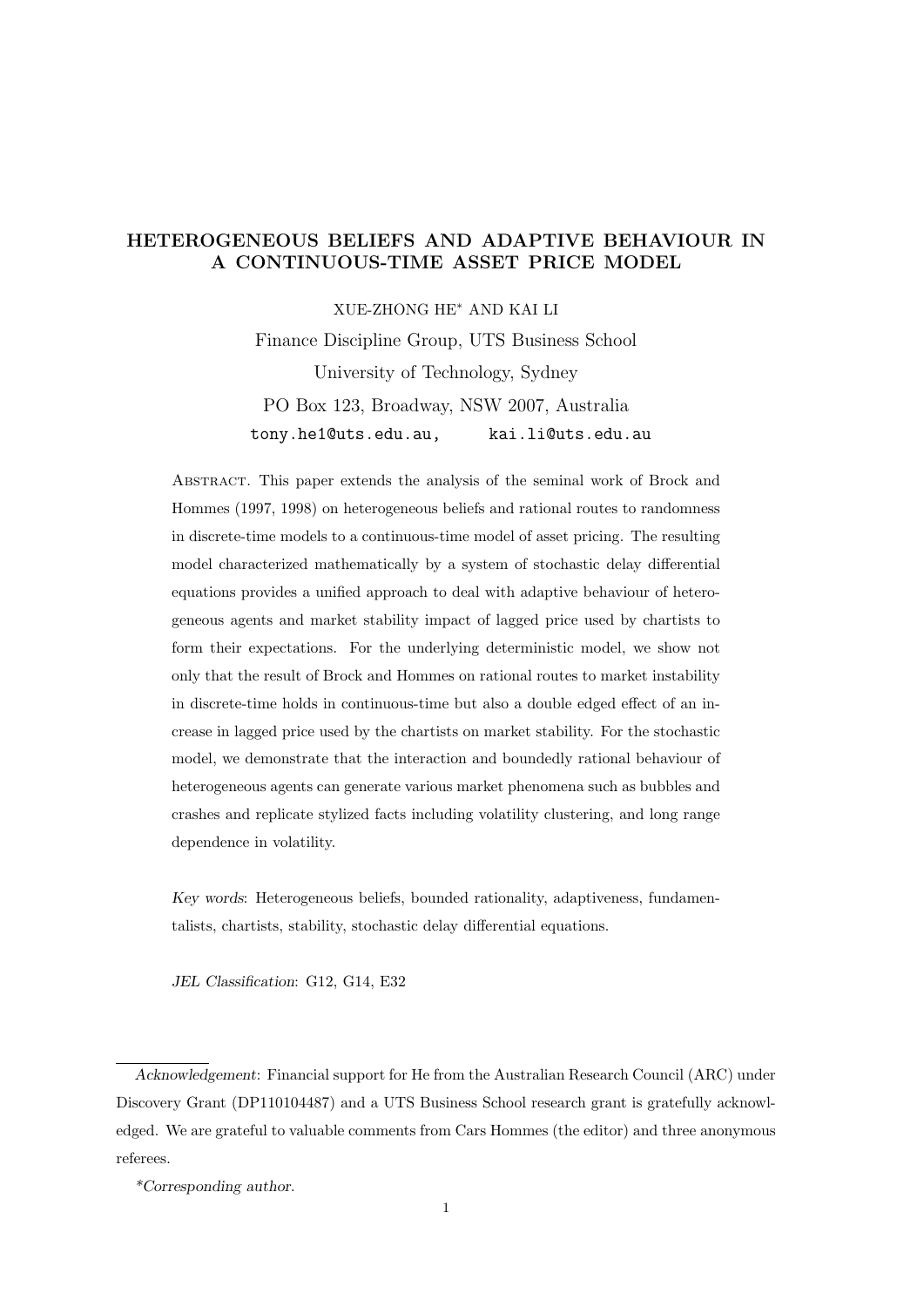## 1. INTRODUCTION

It is well recognized that the traditional view of homogeneity and perfect rationality in financial markets faces a number of theoretical limitations and empirical challenges. Over the last two decades, there is a growing research on heterogeneity and bounded rationality in financial markets. With different groups of traders having different expectations about future prices, asset price fluctuations can be caused by an endogenous mechanism. For instance, by considering two types of traders, typically fundamentalists and chartists, Beja and Goldman (1980), Day and Huang (1990), Chiarella (1992) and Lux (1995) amongst many others have shown that interaction of agents with heterogeneous expectations may lead to market instability. More significantly, Brock and Hommes (1997, 1998) introduce the concept of an adaptively rational equilibrium. A key aspect of their models is that they exhibit expectations feedback. Agents adapt their beliefs over time by choosing from different predictors or expectation functions based upon their past performance (such as realized profits). They show that such boundedly rational behaviour of agents can lead to market instability and the resulting nonlinear dynamical system is capable of generating complex behaviour from local stability to high order cycles and chaos as the intensity of choice to switch predictors increases.

Following the seminal work of Brock and Hommes, various heterogeneous agent models (HAMs) have been developed to incorporate adaptation, evolution, heterogeneity, wealth effect, and even learning with both Walrasian and market maker market clearing scenarios<sup>[1](#page-1-0)</sup>. Those models have successfully explained various market behaviour (such as market booms and crashes, long deviations of the market price from the fundamental price), the stylized facts (such as skewness, kurtosis, volatility clustering and fat tails of returns), and power laws behaviour, including

<span id="page-1-0"></span><sup>1</sup>For example, both asset price and wealth dynamics with heterogeneous beliefs are considered in Chiarella and He (2001) and Anufriev and Dindo (2010); the framework has been extended to a market maker scenario in Farmer and Joshi (2002) and Chiarella and He (2003b); Chiarella and He (2002, 2003a) consider the impact of heterogeneous risk aversion and learning; Chiarella et al (2006) examine the dynamics of moving averages; Westerhoff (2004), Chiarella et al (2005) and Westerhoff and Dieci (2006) show that complex price dynamics may also result within a multi-asset market framework.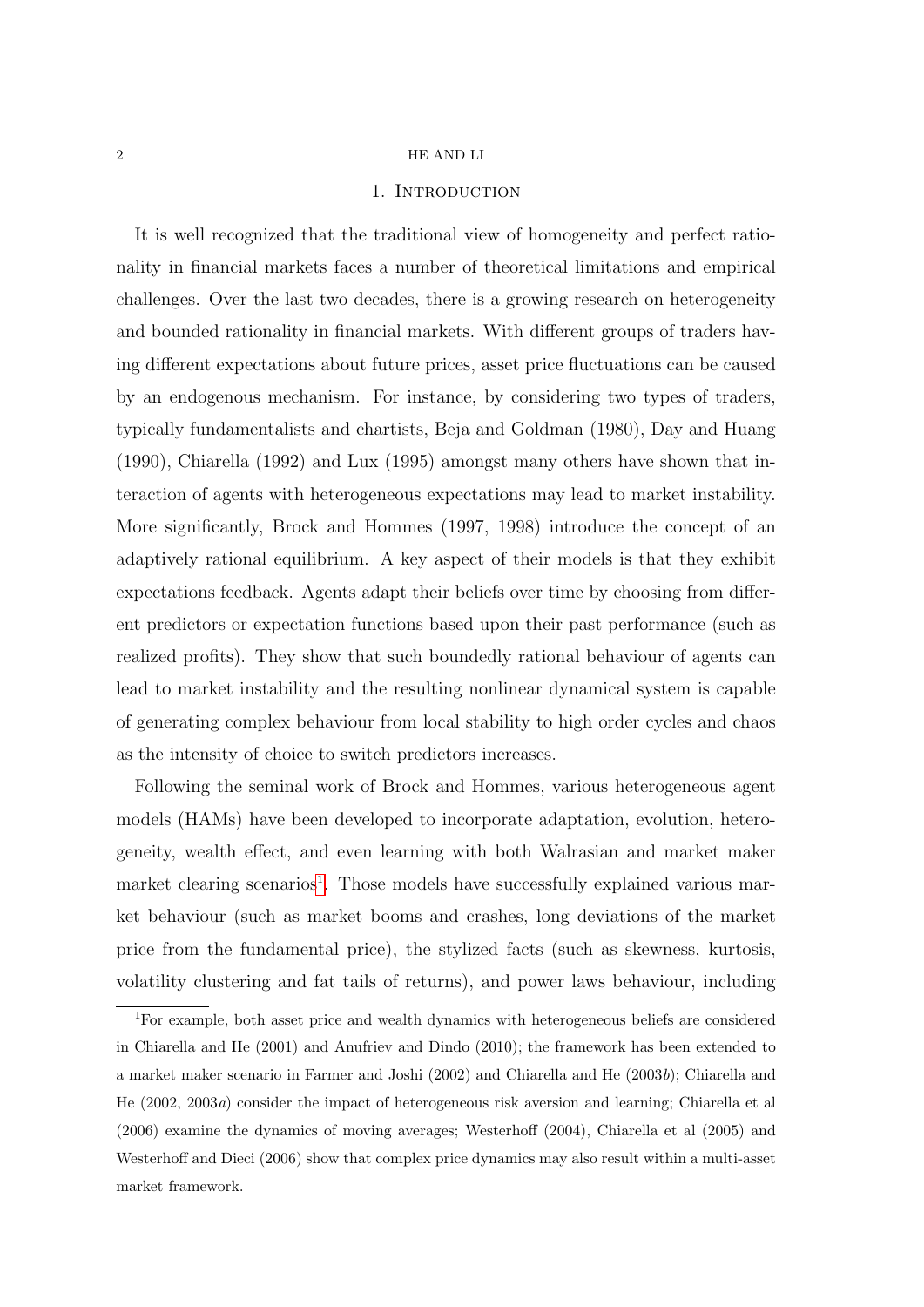#### ADAPTIVE BEHAVIOUR IN A CONTINUOUS-TIME ASSET PRICE MODEL 3

the long range dependence in return volatility<sup>[2](#page-2-0)</sup>, observed in financial markets. We refer the reader to Hommes (2006), LeBaron (2006), Chiarella et al. (2009), Lux (2009), and Chen et al. (2011) for surveys of the recent development in this literature.

The framework of Brock and Hommes and its various extensions are in a discretetime setup. The setup facilitates economic understanding of the role of heterogeneous expectations and mathematical analysis, it however faces a limitation when dealing with expectations formed from the lagged prices over different time horizons and a challenge to characterize the adaptive behaviour in a continuous-time. In discrete-time models, different time horizons used to form the expectations or trading strategies lead to different dimensions of the systems which need to be analyzed individually. In particular, when the time horizon of historical information used is long, the resulting models are high dimensional systems. Very often, a theoretical analysis of the impact of lagged prices over different time horizons is difficult when the dimension of the system is high<sup>[3](#page-2-1)</sup>. The recent development of HAMs in continuous-time in He et al (2009) and He and Zheng (2010) overcomes this limitation in discrete-time. In the continuous-time HAM, the time horizon of historical price information used by chartists is simply presented by a time delay. The resulting model is characterized mathematically by a system of delay differential equations<sup>[4](#page-2-2)</sup>.

<span id="page-2-0"></span><sup>2</sup>For example, Alfarano, Lux and Wagner (2005), Gaunersdorfer and Hommes (2007) and He and Li (2007) have provided some insight into the underlying mechanism on volatility clustering and long range dependence in volatility.

<span id="page-2-1"></span><sup>&</sup>lt;sup>3</sup>For example, to examine the role of different moving average rules used by chartists on market stability, Chiarella et al (2006) propose a discrete-time HAM whose dimension depends on the time horizon of chartists used in moving average.

<span id="page-2-2"></span><sup>&</sup>lt;sup>4</sup>Although the applications of delay differential equation models to asset pricing and financial market modelling are relatively new, their applications to characterize fluctuation of commodity prices and cyclic economic behaviour have a long history, see, for example, Haldane (1932), Kalecki (1935), Goodwin (1951), Larson (1964), Howroyd and Russell (1984) and Mackey (1989). The development further leads to the studies on the effect of policy lag on macroeconomic stability, see, for example, Phillips (1954, 1957), Yoshida and Asada (2007), and on neoclassical growth model in Matsumoto and Szidarovszky (2011).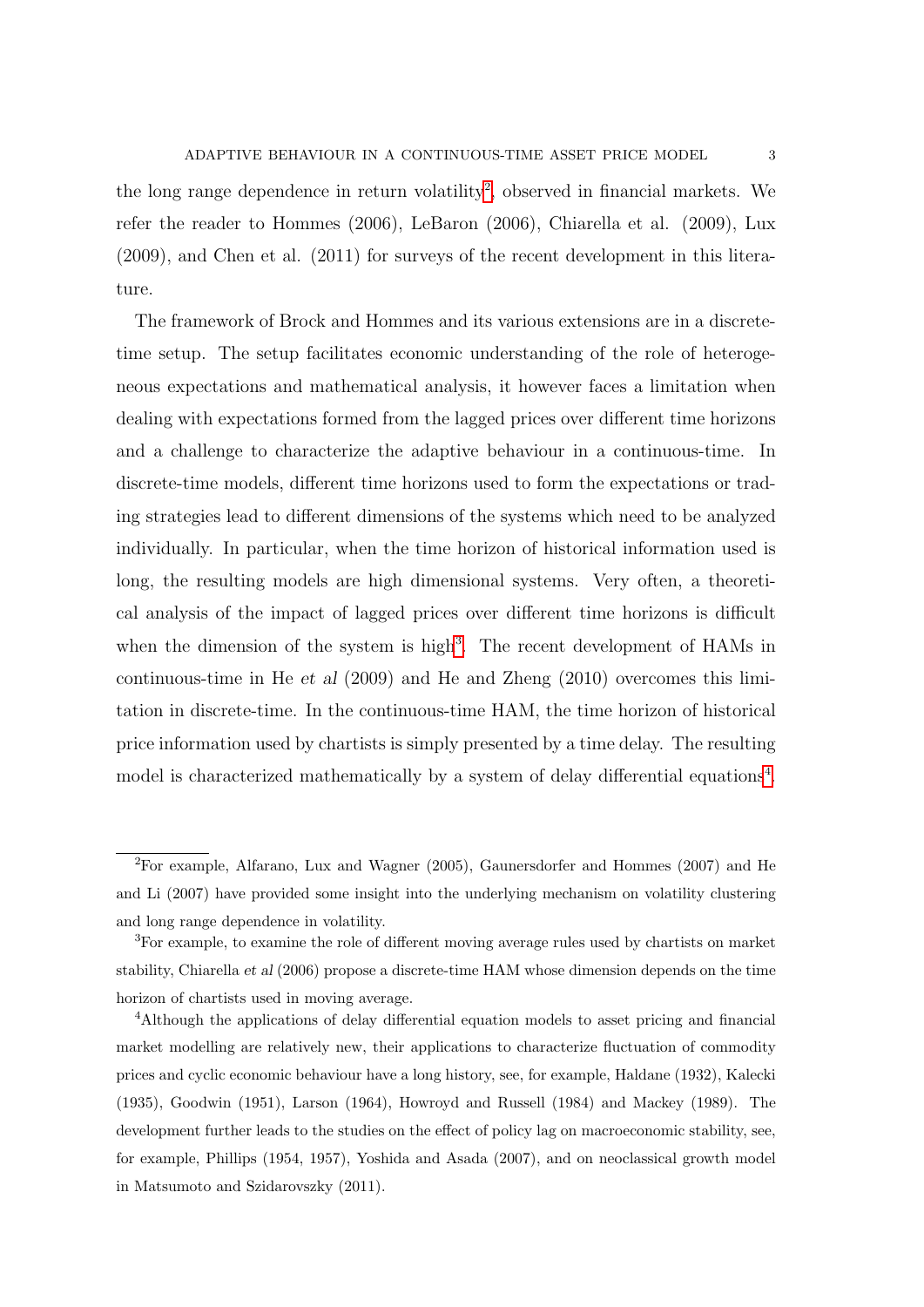It provides a uniform treatment on various time horizons used in the discrete-time models.

Motivated by the continuous-time HAMs developed in He et al (2009) and He and Zheng (2010), this paper intends to characterize the switching mechanism of the adaptive behaviour of heterogeneous agents in a continuous-time asset pricing model under a market maker scenario, instead of the Walrasian scenario used in Brock and Hommes (1998). Within the proposed model, this paper has three aims. The first is to examine if the result of Brock and Hommes (1998) on rational routes to market instability still holds in a continuous-time setup. The second is to study the joint impact of the adaptive switching mechanism and the increase in time horizon on market stability. The third is to explore potential of the model to replicate various market behaviour, stylized facts and long range dependence observed in financial markets. In order to focus the analysis on the roles of time horizons, both He et al (2009) and He and Zheng (2010) do not consider adaptive behaviour of agents. In this paper, we follow Brock and Hommes (1998) to introduce adaptive behaviour of agents who switch their strategies in a boundedly rational way according to some 'performance' or 'fitness' measure such as cumulated profits of strategies over past time horizons. For the corresponding deterministic model, we first show that the result of Brock and Hommes on rational routes to market instability in discrete-time holds in continuous-time. That is, adaptive switching behaviour of agents can lead to market instability as the switching intensity increases, generating excess volatility. We then show a double edged effect of an increase in the lagged price information used by the chartists on market stability, meaning that an increase in time delay can not only destabilize the market but also stabilize the market, a very different feature of the continuous-time HAM from the discrete-time HAMs. This phenomenon is also observed in the continuous-time model in He et al (2009) and He and Zheng (2010) without switching, implying that this phenomenon is not due to the switching mechanism. However, the switching affects the price dynamics significantly when market becomes unstable. By including noise traders and imposing a stochastic process on fundamental price, we demonstrate that the model is able to generate various market phenomena, such as long deviations of the market price from the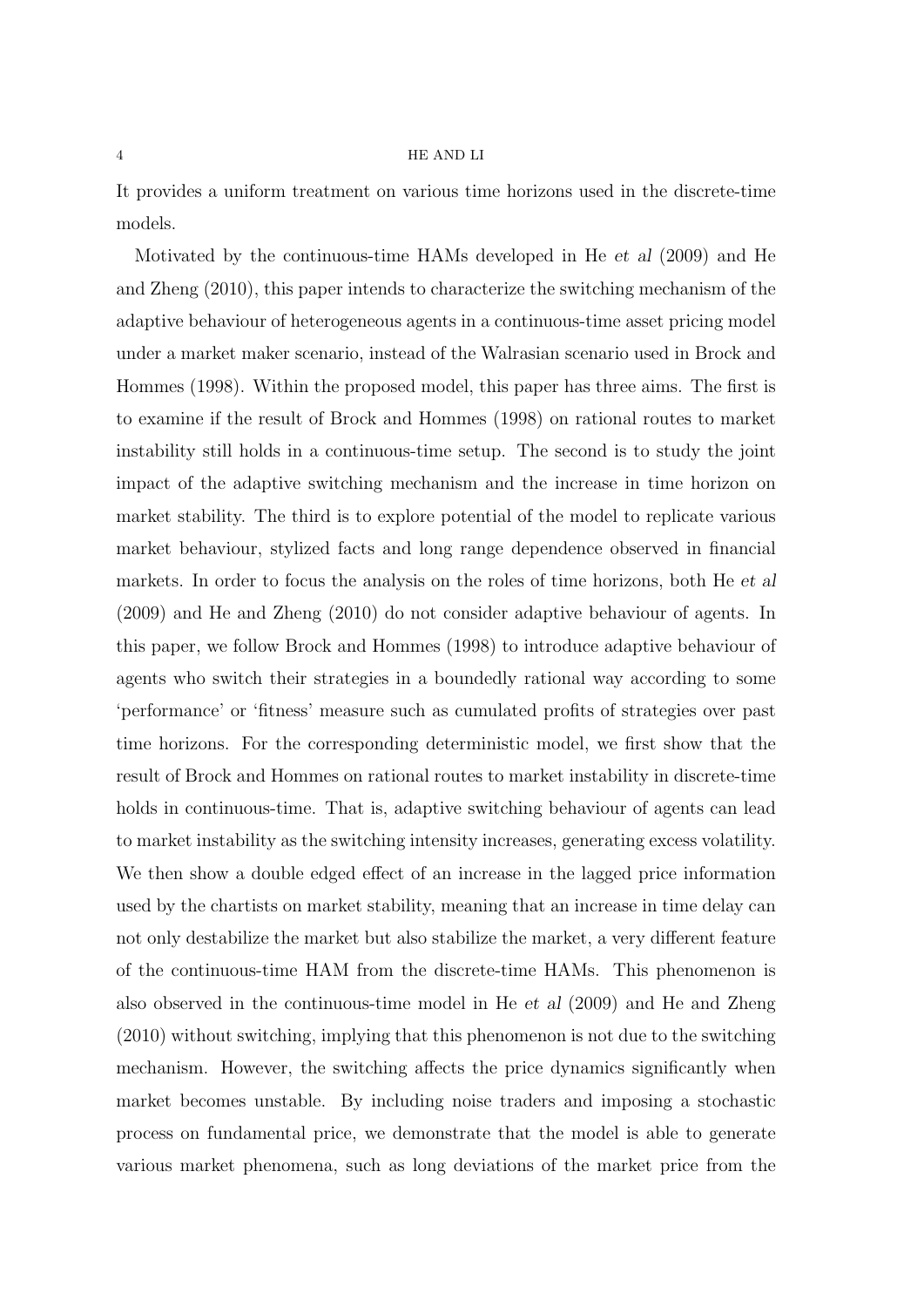fundamental price, bubbles, crashes, and the stylized facts, including non-normality in asset returns, volatility clustering, and long range dependence of high-frequency returns, observed in financial markets. In particular, we show that the switching can generate more realistic long range dependence in volatility.

The paper is organized as follows. We first introduce a stochastic HAM of asset pricing in continuous-time with heterogeneous agents who are allowed to switch among two types of strategies, fundamentalists and chartists, based on accumulated profits of the strategies in Section 2. In Section 3, we apply stability and bifurcation theory of delay differential equations, together with numerical analysis of the nonlinear system, to examine the impact of switching and time horizon used by the chartists on the market stability. Section 4 provides some numerical simulation results of the stochastic model in exploring the impact of switching and the potential of the model to generate various market behavior and the stylized facts. Section 5 concludes.

# 2. THE MODEL

Consider a financial market with a risky asset (such as stock market index) and let  $P(t)$  be the (cum dividend) price of the risky asset at time t. The modelling of the dynamics of the risky asset follows closely to the current HAMs. However, instead of using a discrete-time setup and Walrasian scenario, we consider a continuous-time setup and a market maker scenario (as in Beja and Goldman 1980, Chiarella and He 2003b, Hommes et al 2005 and Chiarella et al 2006). The market consists of fundamentalists who trade according to fundamental analysis, chartists who trade based on price trend calculated from weighted moving averages of historical prices over a time horizon, and a market maker who clears the market by providing liquidity. The behaviour of the fundamentalists and chartists is modelled as in He et al (2009) and He and Zheng (2010). For completeness, we introduce the demand functions of the fundamentalists and the chartists briefly and refer the reader to He et al (2009) and He and Zheng (2010) for details.

The fundamentalists believe that the market price  $P(t)$  is mean-reverting to the fundamental price  $F(t)$  that can be estimated based on various types of fundamental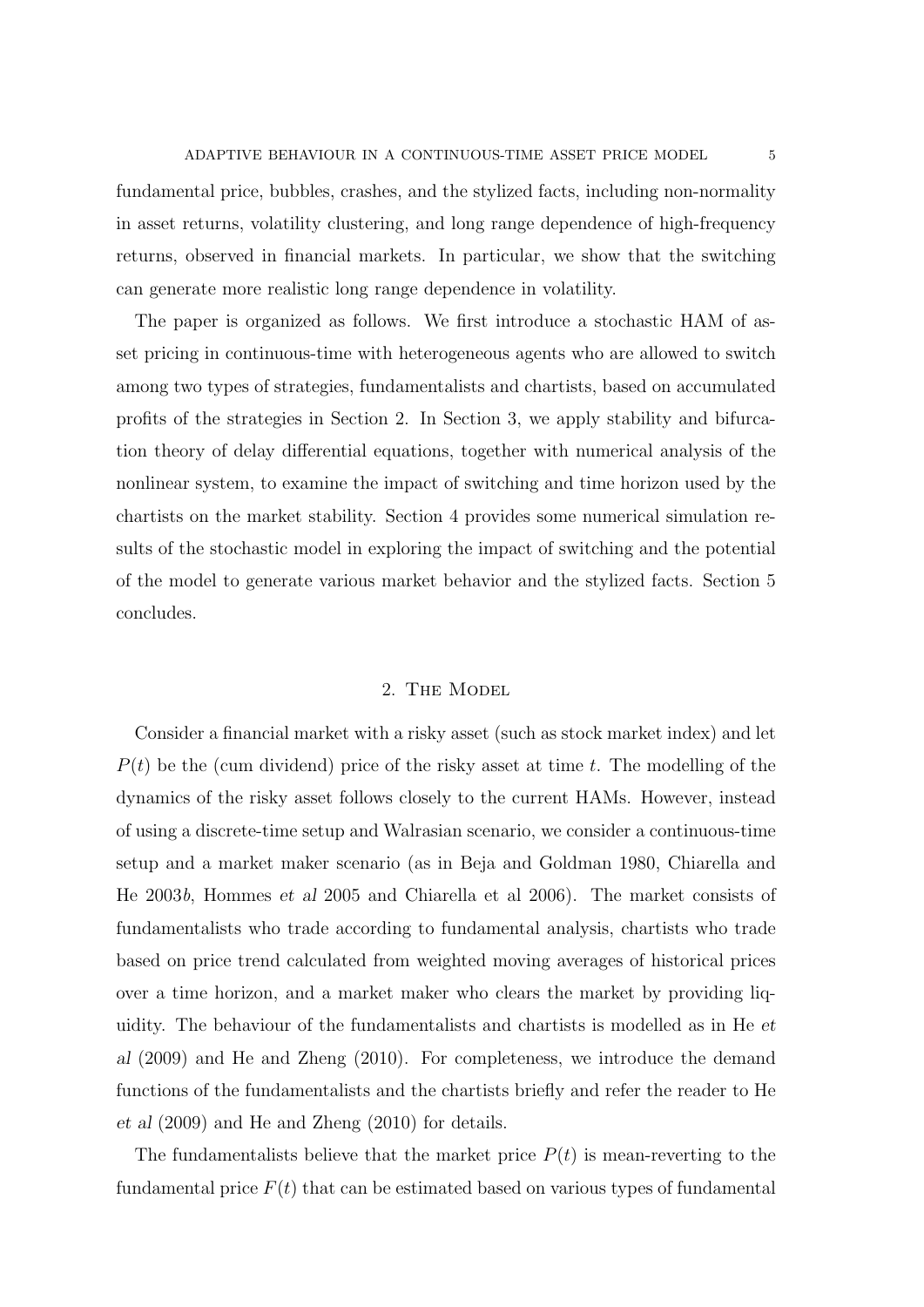information. They buy (sell) the stock when the current price  $P(t)$  is below (above) the fundamental price  $F(t)$ . For simplicity, the demand of the fundamentalists,  $Z_f(t)$ at time  $t$ , is assumed to be proportional to the price deviation from the fundamental price, namely,

<span id="page-5-1"></span>
$$
Z_f(t) = \beta_f[F(t) - P(t)],\tag{2.1}
$$

where  $\beta_f>0$  is a constant parameter, measuring the speed of mean-reversion of the market price to the fundamental price, which may be weighted by a risk aversion coefficient of the fundamentalists, and  $F(t)$  is the fundamental price of an exogenous random process to be specified in Section 4.

The chartists are modelled as trend followers. They believe that the future market price follows a price trend  $u(t)$ . When the current price is above the trend, the trend followers believe the price will rise and they like to hold a long position of the risky asset; otherwise, the trend followers take a short position. We assume that the demand of the chartists is given by

<span id="page-5-2"></span>
$$
Z_c(t) = \tanh\left(\beta_c[P(t) - u(t)]\right). \tag{2.2}
$$

The S-shaped demand function capturing the trend following behavior is well documented in the HAM literature (see, for example, Chiarella et al. (2009)), where the parameter $\beta_c$  represents the extrapolation rate of the trend followers on the future price trend when the price deviation from the trend is small. However, they limit their positions when the deviation is large. Among various price trends used in practice, we assume that the price trend  $u(t)$  at time t is calculated by an exponentially decaying weighted average of historical prices over a time interval  $[t - \tau, t]$ ,

<span id="page-5-0"></span>
$$
u(t) = \frac{k}{1 - e^{-k\tau}} \int_{t-\tau}^{t} e^{-k(t-s)} P(s) ds,
$$
\n(2.3)

where time delay  $\tau \in (0,\infty)$  represents a price history used to calculate the price trend, and  $k > 0$  is a decay rate. Equation [\(2.3\)](#page-5-0) implies that, when forming the price trend, the trend followers believe the more recent prices contain more information about the future price movement so that the weights associated to the historical prices decay exponentially with a decay rate k. In particular, when  $k \to 0$ , the price trend  $u(t)$  in equation [\(2.3\)](#page-5-0) is simply given by the standard moving average with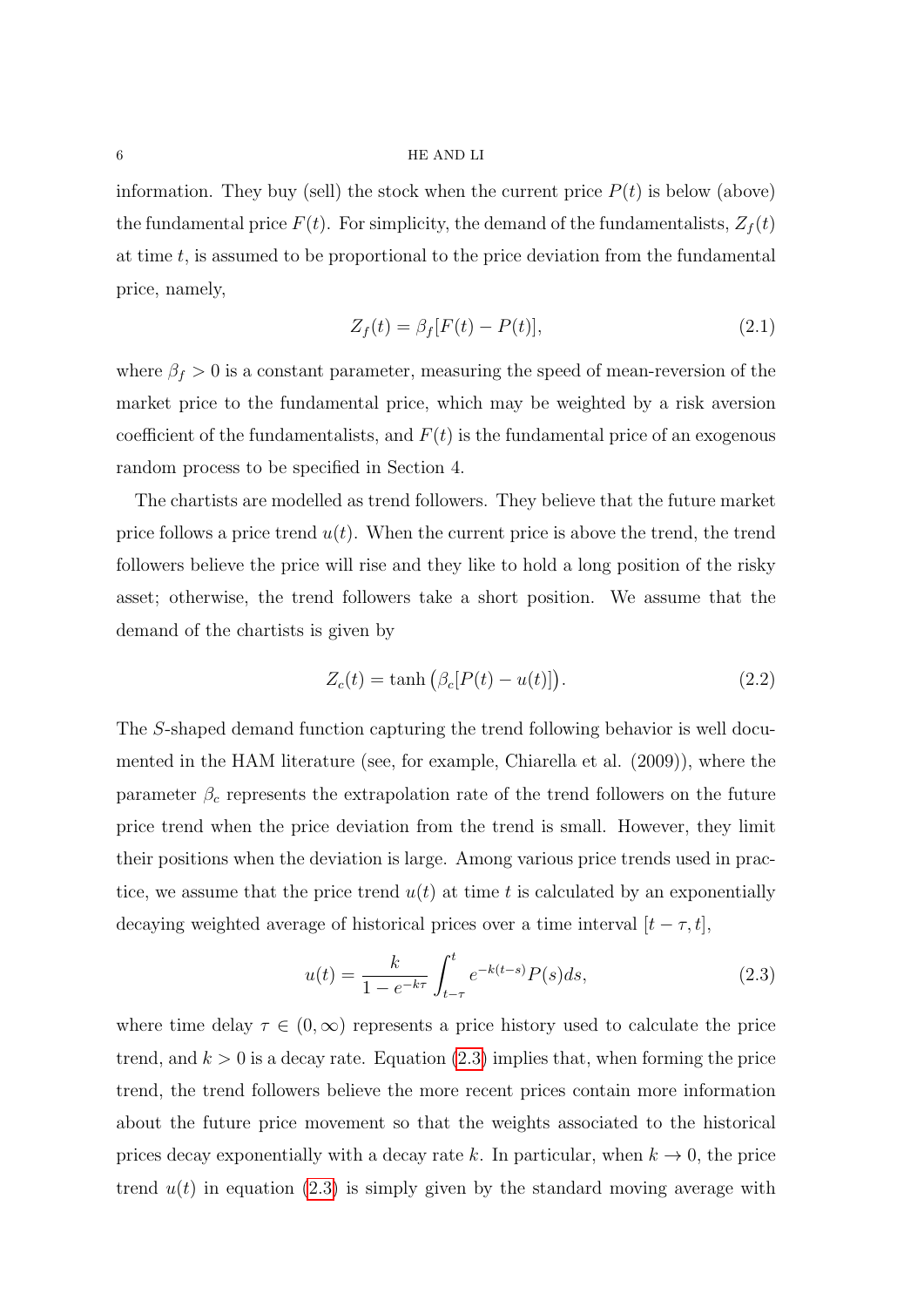equal weights,

$$
u(t) = \frac{1}{\tau} \int_{t-\tau}^{t} P(s)ds.
$$
 (2.4)

When  $k \to \infty$ , all the weights go to the current price so that  $u(t) \to P(t)$ . For the time delay, when  $\tau \to 0$ , the trend followers regard the current price as the price trend. When  $\tau \to \infty$ , they use all the historical prices to form the price trend

$$
u(t) = \frac{1}{k} \int_{-\infty}^{t} e^{-k(t-s)} P(s) ds.
$$
 (2.5)

In general, for  $0 < k < \infty$ , equation [\(2.3\)](#page-5-0) can be expressed as a delay differential equation with time delay  $\tau$ 

$$
du(t) = \frac{k}{1 - e^{-k\tau}} \left[ P(t) - e^{-k\tau} P(t - \tau) - (1 - e^{-k\tau}) u(t) \right] dt.
$$
 (2.6)

In the spirit of Brock and Hommes (1997, 1998) and Chiarella et al, (2006), we now introduce the evolution of market population of agents. Let  $N_f(t)$  and  $N_c(t)$  be the numbers of agents who use the fundamental and chartist strategies, respectively, at time t. Assume that market population of agents  $N_f(t)+N_c(t) = N$  is a constant. Denote by  $n_f(t) = N_f(t)/N$  and  $n_c(t) = N_c(t)/N$  the market fractions of agents who use the fundamental and trend following strategies, respectively. The net profits of the fundamental and trend following strategies over a short time interval  $[t - dt, t]$ are measured by, respectively,

<span id="page-6-1"></span>
$$
\pi_f(t)dt = Z_f(t)dP(t) - C_f dt, \qquad \pi_c(t)dt = Z_c(t)dP(t) - C_c dt, \qquad (2.7)
$$

where  $C_f$ ,  $C_c \geq 0$  are constant costs of the strategies per unit time. The performances of the strategies are measured by cumulated and weighted net profits over time intervals  $[t - \tau_i, t]^5$  $[t - \tau_i, t]^5$ ,

<span id="page-6-2"></span>
$$
U_i(t) = \frac{\eta_i}{1 - e^{-\eta_i \tau_i}} \int_{t - \tau_i}^t e^{-\eta_i(t - s)} \pi_i(s) ds, \qquad i = f, c,
$$
\n(2.8)

<span id="page-6-0"></span><sup>&</sup>lt;sup>5</sup>The time delays used to measure the performances can be different from the delay used by the chartists to calculate the price trend in general. In addition, comparing to the trend followers, the fundamentalists use historical prices over a longer time horizon  $\tau_f$  with lower decaying rate  $\eta_f$ . The impact of different time horizons and decay rates in the performance is discussed in footnote 11.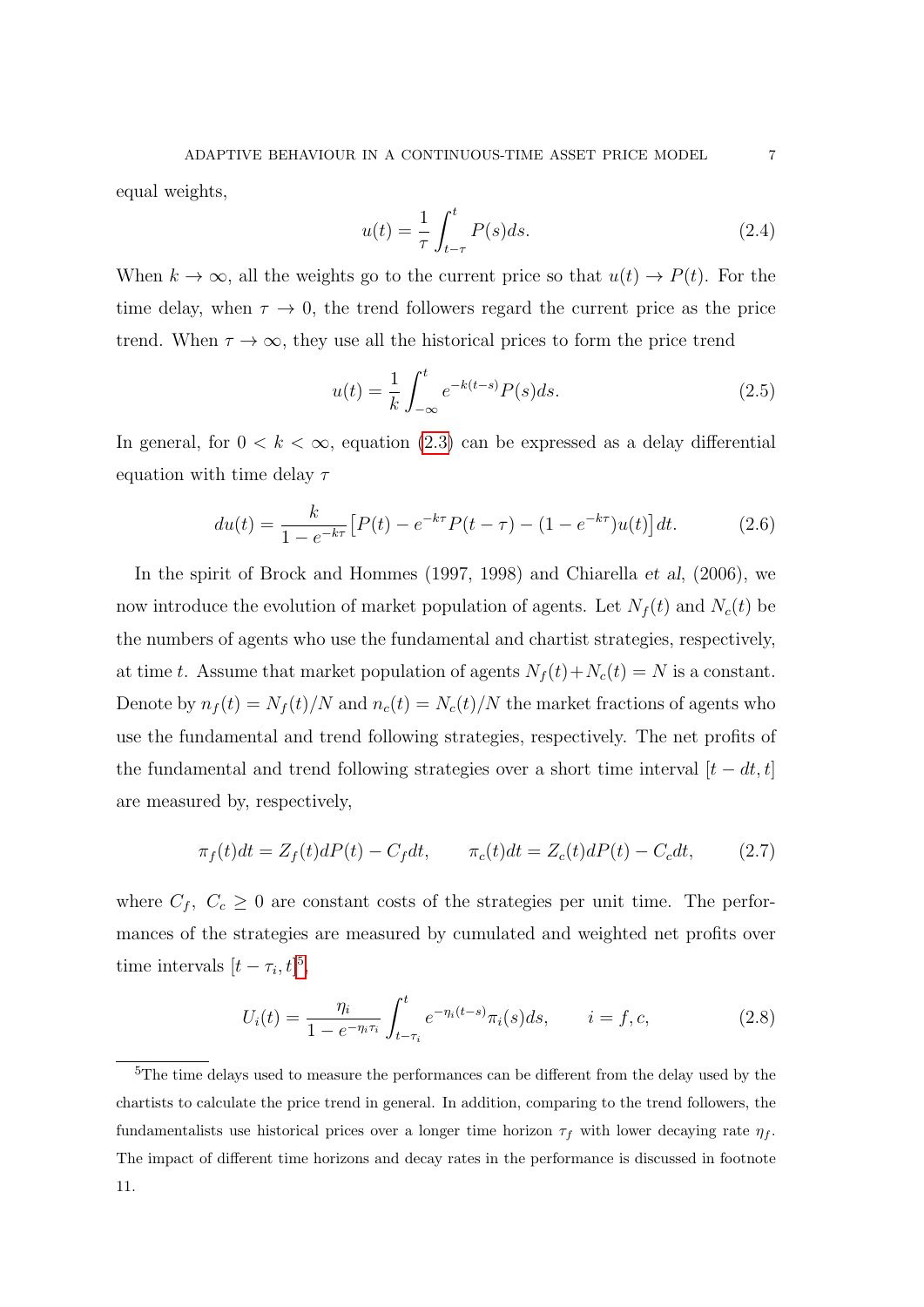where  $\eta_i > 0$  and  $\tau_i > 0$  for  $i = f, c$  represent the decay parameter and time horizon respectively used to measure the performance of the fundamentalists and trend followers. Consequently,

$$
dU_i(t) = \eta_i \left[ \frac{\pi_i(t) - e^{-\eta_i \tau_i} \pi_i(t - \tau_i)}{1 - e^{-\eta_i \tau_i}} - U_i(t) \right] dt, \qquad i = f, c.
$$
 (2.9)

By using the replicator dynamics (see, for example, Chapter 7 in Hofbauer and Sigmund, 1998), the evolution dynamics of the market populations are governed by

$$
dn_i(t) = \beta n_i(t)[dU_i(t) - d\bar{U}(t)], \qquad i = f, c,
$$
\n(2.10)

where  $d\bar{U}(t) = n_f(t) dU_f(t) + n_c(t) dU_c(t)$  is the change of the average performance (over a time interval  $[t, t + dt]$ ) of the two strategies and  $\beta > 0$  is a constant, measuring the switching intensity of agents who change their strategy to a better performing strategy. In particular, if  $\beta = 0$ , there is no switching among agents, while for  $\beta \to \infty$  all agents immediately switch to the better strategy.

It can be verified that the above switching mechanism in continuous-time setup is consistent with the one used in discrete-time HAMs. In fact, the dynamics of the market fraction  $n_f(t)$  satisfies

$$
dn_f(t) = \beta n_f(t)(1 - n_f(t))[dU_f(t) - dU_c(t)],
$$
\n(2.11)

leading to

<span id="page-7-0"></span>
$$
n_f(t) = \frac{e^{\beta U_f(t)}}{e^{\beta U_f(t)} + e^{\beta U_c(t)}},
$$
\n(2.12)

which is the discrete choice model used in Brock and Hommes (1997, 1998). In addition, when  $\tau_i \to 0$ ,  $U_i(t) \approx \pi_i(t)$ , defining the performance by the current profit. When  $\tau_i \to \infty$ ,  $U_i(t + dt) \approx U_i(t) + \delta_i \pi_i(t)$  with  $\delta_i = \eta_i dt$ , defining the performance as cumulated historical profits that decay geometrically at a rate of  $\delta_i$ .

Finally, the price  $P(t)$  at time t is adjusted by the market maker according to the aggregate market excess demand, that is,

$$
dP(t) = \mu \big[ n_f(t) Z_f(t) + n_c(t) Z_c(t) \big] dt + \sigma_M dW_M(t),
$$

where  $\mu > 0$  represents the speed of the price adjustment by the market maker,  $W_M(t)$  is a standard Wiener process capturing the random excess demand process either driven by unexpected market news or noise traders, and  $\sigma_M > 0$  is a constant.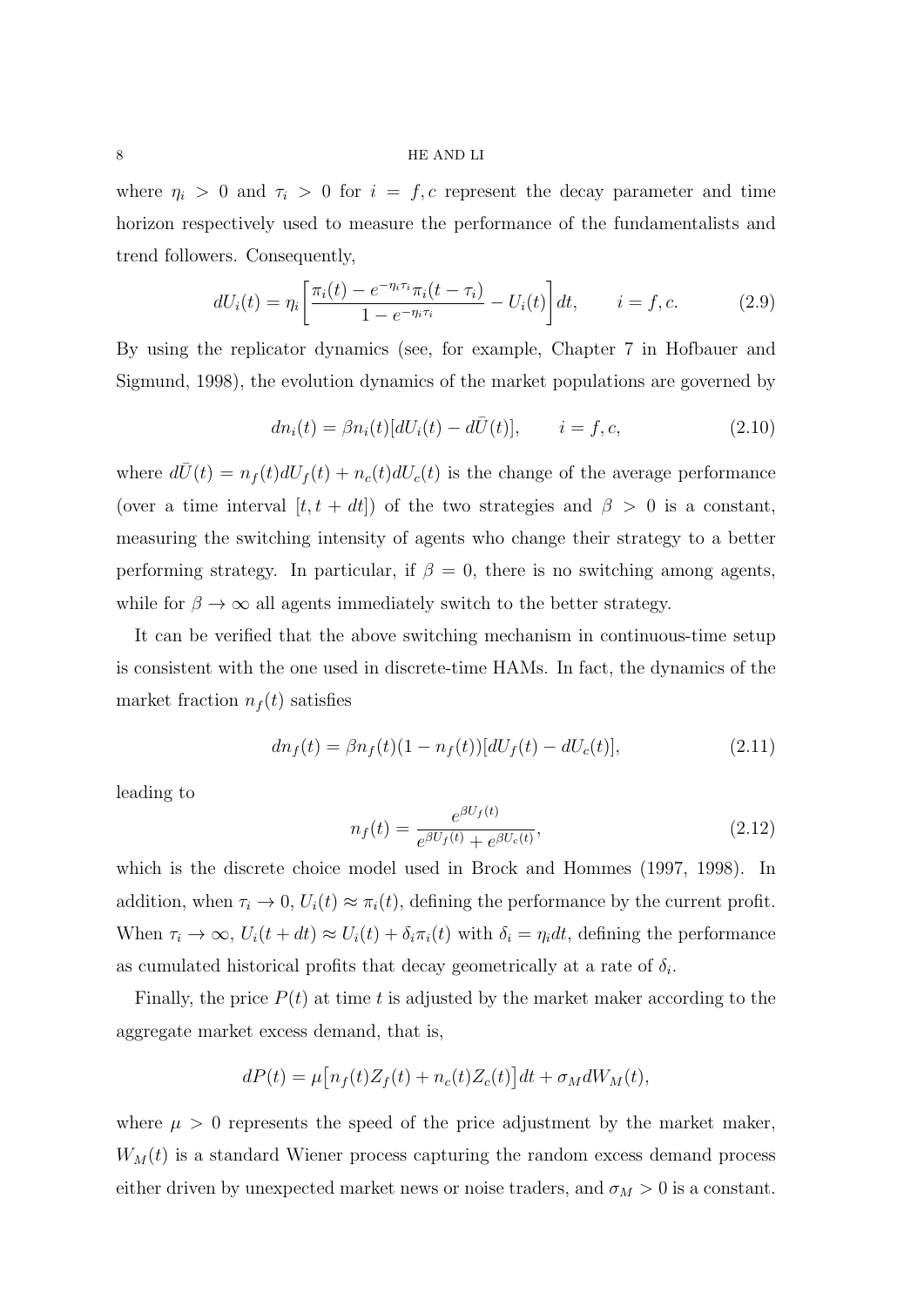To sum up, the market price of the risky asset is determined according to the following stochastic delay differential system with three different time delays and two noise processes<sup>[6](#page-8-0)</sup>

<span id="page-8-2"></span>
$$
\begin{cases}\ndP(t) = \mu \Big[ n_f(t) Z_f(t) + (1 - n_f(t)) Z_c(t) \Big] dt + \sigma_M dW_M(t), \\
du(t) = \frac{k}{1 - e^{-k\tau}} \Big[ P(t) - e^{-k\tau} P(t - \tau) - (1 - e^{-k\tau}) u(t) \Big] dt, \\
dU_f(t) = \frac{\eta_f}{1 - e^{-\eta_f \tau_f}} \Big[ \pi_f(t) - e^{-\eta_f \tau_f} \pi_f(t - \tau_f) - (1 - e^{-\eta_f \tau_f}) U_f(t) \Big] dt, \\
dU_c(t) = \frac{\eta_c}{1 - e^{-\eta_c \tau_c}} \Big[ \pi_c(t) - e^{-\eta_c \tau_c} \pi_c(t - \tau_c) - (1 - e^{-\eta_c \tau_c}) U_c(t) \Big] dt,\n\end{cases} \tag{2.13}
$$

where  $n_f(t)$  is defined by [\(2.12\)](#page-7-0),  $Z_f(t)$  and  $Z_c(t)$  are defined by [\(2.1\)](#page-5-1) and [\(2.2\)](#page-5-2), respectively, and  $\pi_i(t)$  is defined by [\(2.7\)](#page-6-1) for  $i = f, c$ .

In summary, we have established an adaptively heterogeneous belief model of asset price in a continuous-time. The resulting model is characterized by a five dimensional system of nonlinear stochastic delay differential equations, which can be difficult to analyze directly. To understand the interaction of the deterministic dynamics and noisy processes, we first study the dynamics of the corresponding deterministic model in Section [3.](#page-8-1) The stochastic model [\(2.13\)](#page-8-2) is then analyzed in Section [4.](#page-16-0)

# 3. Dynamics of the Deterministic Delay Model

<span id="page-8-1"></span>By assuming that the fundamental price is a constant  $F(t) \equiv \overline{F}$  and there is no market noise  $\sigma_M = 0$ , the system [\(2.13\)](#page-8-2) becomes a deterministic differential system with three time delays

<span id="page-8-3"></span>
$$
\begin{cases}\n\frac{dP(t)}{dt} = \mu \bigg[ n_f(t) \beta_f(\bar{F} - P(t)) + (1 - n_f(t)) \tanh \left( \beta_c (P(t) - u(t)) \right) \bigg], \\
\frac{du(t)}{dt} = \frac{k}{1 - e^{-k\tau}} \bigg[ P(t) - e^{-k\tau} P(t - \tau) - (1 - e^{-k\tau}) u(t) \bigg], \\
\frac{dU_f(t)}{dt} = \frac{\eta_f}{1 - e^{-\eta_f \tau_f}} \bigg[ \pi_f(t) - e^{-\eta_f \tau_f} \pi_f(t - \tau_f) - (1 - e^{-\eta_f \tau_f}) U_f(t) \bigg], \\
\frac{dU_c(t)}{dt} = \frac{\eta_c}{1 - e^{-\eta_c \tau_c}} \bigg[ \pi_c(t) - e^{-\eta_c \tau_c} \pi_c(t - \tau_c) - (1 - e^{-\eta_c \tau_c}) U_c(t) \bigg],\n\end{cases} \tag{3.1}
$$

<span id="page-8-0"></span><sup>6</sup>Note that  $Z_f(t)$  is a stochastic process depending on the stochastic fundamental process  $F(t)$ specified later in Eq. [\(4.1\)](#page-16-1).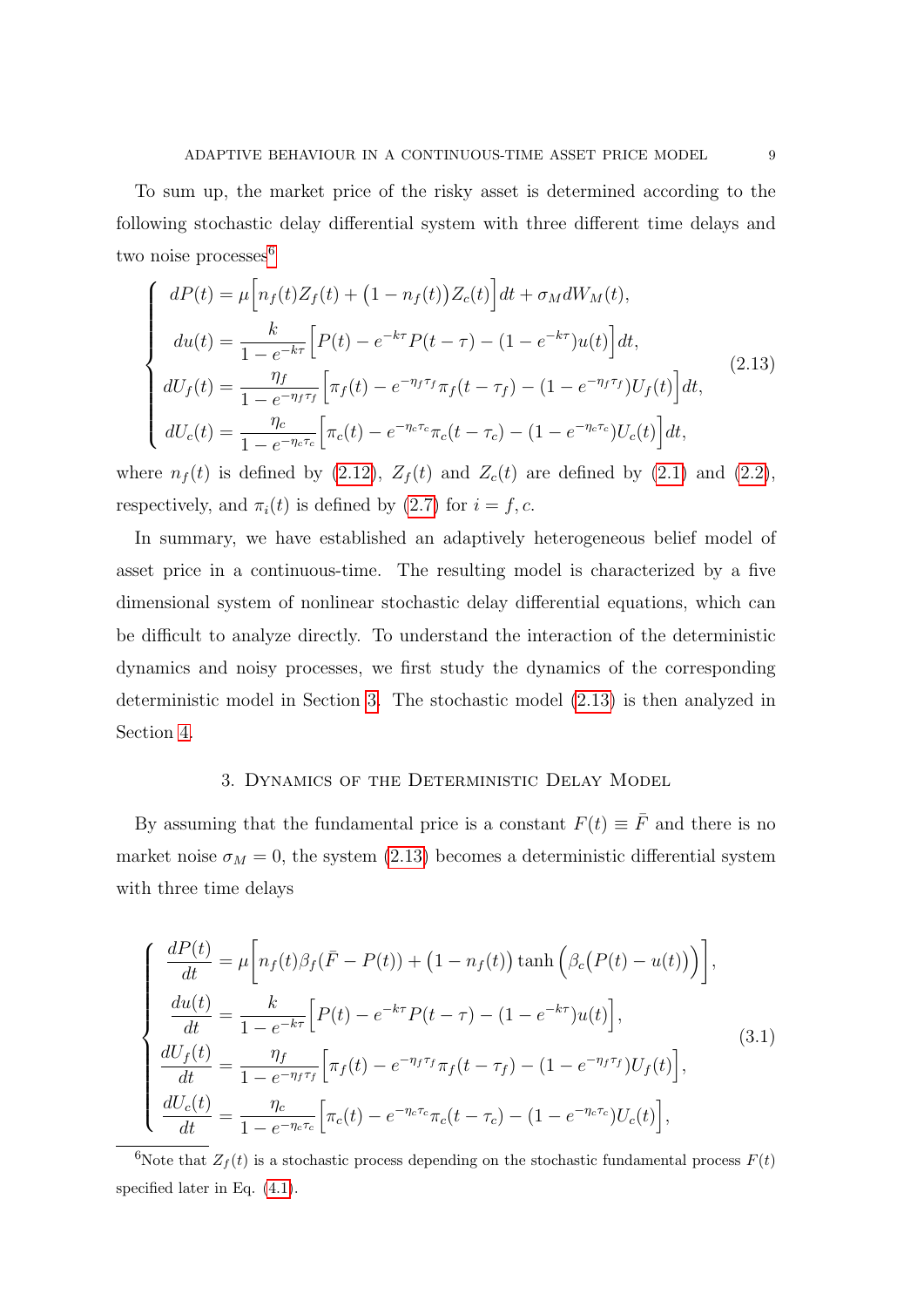where

$$
\pi_i(t) = \mu Z_i(t) \Big[ n_f(t) Z_f(t) + (1 - n_f(t)) Z_c(t) \Big] - C_i, \qquad i = f, c.
$$

It is easy to see that  $(P, u, U_f, U_c) = (\bar{F}, \bar{F}, -C_f, -C_c)$  is a unique steady state of the system [\(3.1\)](#page-8-3), which consists of the constant fundamental price and the costs of the strategies per unit time. We therefore call  $(P, u, U_f, U_c) = (\bar{F}, \bar{F}, -C_f, -C_c)$  the fundamental steady state. We now study the dynamics of the deterministic model [\(3.1\)](#page-8-3), including the stability and bifurcation of the fundamental steady state.

At the fundamental steady state, the market fractions of the fundamentalists and the chartists become  $n_f^* := 1/(1 + e^{\beta C})$  and  $n_c^* := 1/(1 + e^{-\beta C})$  respectively, where  $C = C_f - C_c$  measures the disparity of the strategy cost rates. Obviously, when  $C = 0, n_f^* = n_c^* = 0.5$ , meaning that the market fractions at the fundamental steady state is independent of the switching intensity parameter  $\beta$ . However, if it costs agents more to use the fundamental strategy, that is  $C > 0$ , then there are more chartists than the fundamentalists at the fundamental steady state, that is  $n_c^* > n_f^*$ . Furthermore, when  $C > 0$ , an increase in  $\beta$  decreases the steady state market fraction  $n_f^*$  of the fundamentalists.

It is known (see Gopalsamy 1992) that<sup>[7](#page-9-0)</sup> the stability is characterized by the eigenvalues of the characteristic equation of the system at the steady state. Denote  $\gamma_f = \mu n_f^* \beta_f$  and  $\gamma_c = \mu (1 - n_f^*) \beta_c$ . Then the characteristic equation of the system [\(3.1\)](#page-8-3) at the fundamental steady state  $(P, u, U_f, U_c) = (\bar{F}, \bar{F}, -C_f, -C_c)$  is given by<sup>[8](#page-9-1)</sup>

$$
\Delta(\lambda) := (\lambda + \eta_f)(\lambda + \eta_c)\widetilde{\Delta}(\lambda) = 0,
$$
\n(3.2)

where

<span id="page-9-2"></span>
$$
\widetilde{\Delta}(\lambda) = \lambda^2 + (k + \gamma_f - \gamma_c)\lambda + k\gamma_f - k\gamma_c + \frac{k\gamma_c}{1 - e^{-k\tau}} - \frac{k\gamma_c e^{-(\lambda + k)\tau}}{1 - e^{-k\tau}}.
$$
\n(3.3)

<span id="page-9-1"></span><span id="page-9-0"></span><sup>&</sup>lt;sup>7</sup>For a general theory of functional differential equations, we refer the reader to Hale (1997).

<sup>&</sup>lt;sup>8</sup>Interestingly, the time delays  $\tau_f, \tau_c$  and decaying rates  $\eta_f, \eta_c$  introduced in the performance measures in [\(2.8\)](#page-6-2) do not appear in the characteristic equation, hence they do not affect the local stability and bifurcation analysis. This is due to the fact that they are in higher order terms and they affect the nonlinear dynamics, rather than the dynamics of the linearized system. Their impact on the nonlinear dynamics is addressed there in footnote 11.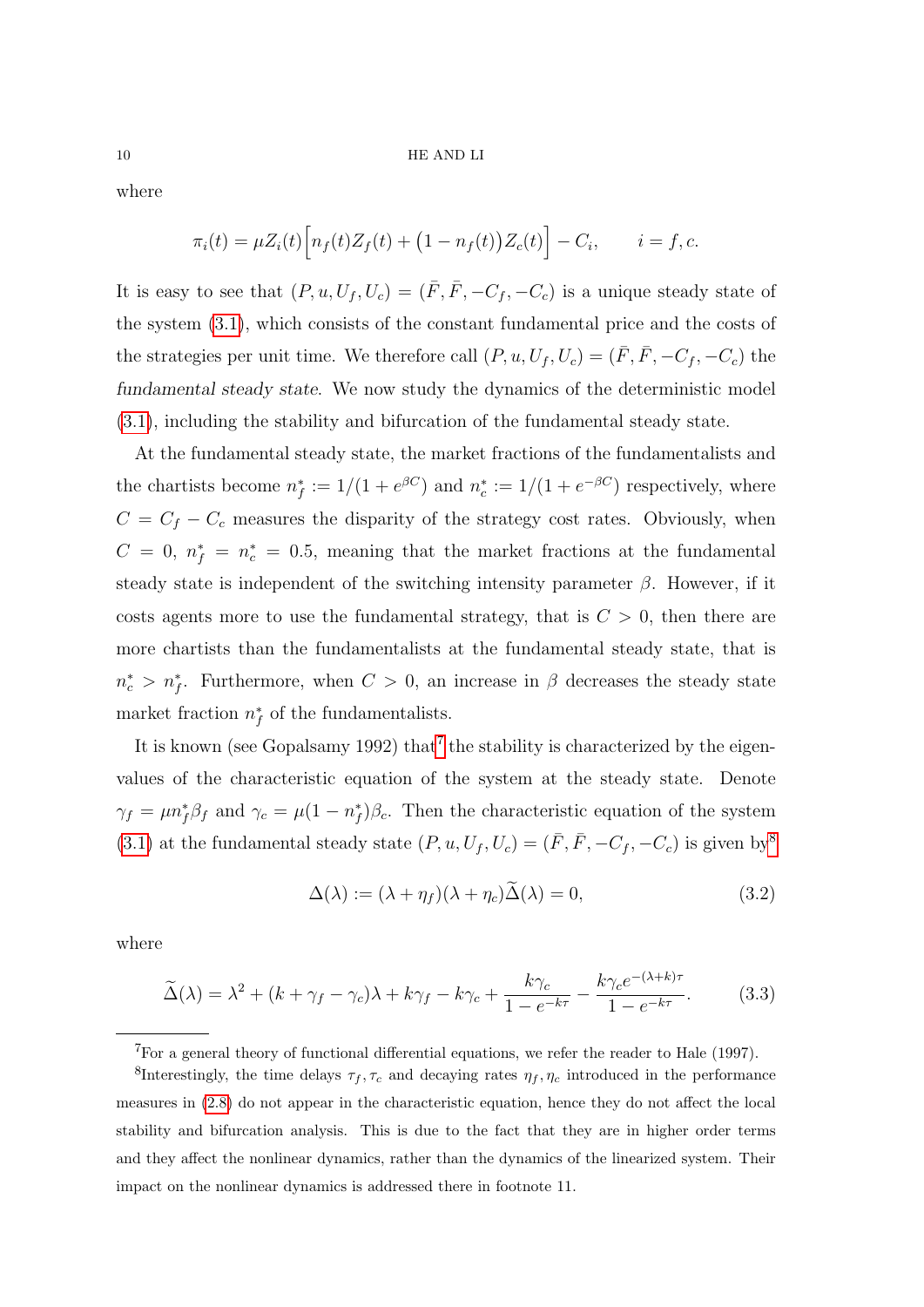Note that equation [\(3.3\)](#page-9-2) has the same form as the characteristic equation of the model studied in He et al (2009) and He and Zheng (2010) except that  $\gamma_f$  and  $\gamma_c$  are defined differently. Hence we can apply Theorems 3.2, 3.3 and 3.4 in He et al (2009) and Proposition 3.5 in He and Zheng (2010) to system [\(3.1\)](#page-8-3). For completeness, we summarize the results as follows and refer the details to He et al (2009) and He and Zheng (2010).

Firstly, the stability of the steady state do not change for time delay  $\tau > \tilde{\tau}$ , where

$$
\widetilde{\tau} = \frac{1}{k} \ln \left[ 1 + \frac{2k\gamma_c}{(k + \gamma_f - \gamma_c)^2 + 2 |k + \gamma_f - \gamma_c| \sqrt{k\gamma_f}} \right].
$$

That is, there is an upper bound on the time delay for stability change. Secondly, the change in stability happens only as there is a  $\tau \in (0, \tilde{\tau}]$  and a non-negative integer *n* such that  $S_n^+(\tau) = 0$  or  $S_n^-(\tau) = 0$  defined by<sup>[9](#page-10-0)</sup>

$$
S_n^{\pm}(\tau) = \tau - \frac{\theta_{\pm}(\tau) + 2n\pi}{\omega_{\pm}(\tau)}, \qquad \tau \in (0, \tilde{\tau}], \qquad n = 0, 1, 2, \cdots,
$$

where

$$
\omega_{\pm} = \left(\frac{-a_1 \pm \sqrt{a_1^2 - 4a_2}}{2}\right)^{\frac{1}{2}}, \quad \theta_{\pm}(\tau) = \begin{cases} \arccos(a_{4\pm}), & \text{for } a_{3\pm} \ge 0; \\ 2\pi + \arcsin(a_{3\pm}), & \text{for } a_{3\pm} < 0, \ a_{4\pm} \ge 0; \\ 2\pi - \arccos(a_{4\pm}), & \text{for } a_{3\pm} < 0, \ a_{4\pm} < 0 \end{cases}
$$

and

$$
a_1 = k^2 + \gamma_f^2 + \gamma_c^2 - 2\gamma_f\gamma_c - \frac{2k\gamma_c}{1 - e^{-k\tau}}, \qquad a_2 = k^2\gamma_f^2 + \frac{2k^2\gamma_f\gamma_c e^{-k\tau}}{1 - e^{-k\tau}},
$$
  

$$
a_{3\pm} = \frac{-\omega_{\pm}(\tau)(1 - e^{-k\tau})(k + \gamma_f - \gamma_c)}{k\gamma_c e^{-k\tau}}, \qquad a_{4\pm} = 1 - \frac{(1 - e^{-k\tau})(\omega_{\pm}^2(\tau) - k\gamma_f)}{k\gamma_c e^{-k\tau}}.
$$

Denote

$$
\tau_0 = \inf \left\{ \left\{ \widetilde{\tau} \right\} \bigcup \left\{ \tau \in (0, \widetilde{\tau}] \mid \exists n \in \{0, 1, 2, \cdots\}, \ S_n^+(\tau) = 0 \text{ or } S_n^-(\tau) = 0 \right\} \right\}.
$$

Then the local stability and bifurcation of the fundamental steady state with respect to the time delay of system [\(3.1\)](#page-8-3) are summarized in the following proposition.

# <span id="page-10-1"></span>Proposition 3.1. The fundamental steady state of system  $(3.1)$  is

- (i) asymptotically stable for  $\tau \in [0, \tau_0)$ ;
- (ii) asymptotically stable for  $\tau > \tilde{\tau}$  when  $\gamma_f > \gamma_c k$ ;

<span id="page-10-0"></span><sup>&</sup>lt;sup>9</sup>We refer to Theorem 3.3 in He et al (2009) for the properties of functions  $S_n^{\pm}(\tau)$ .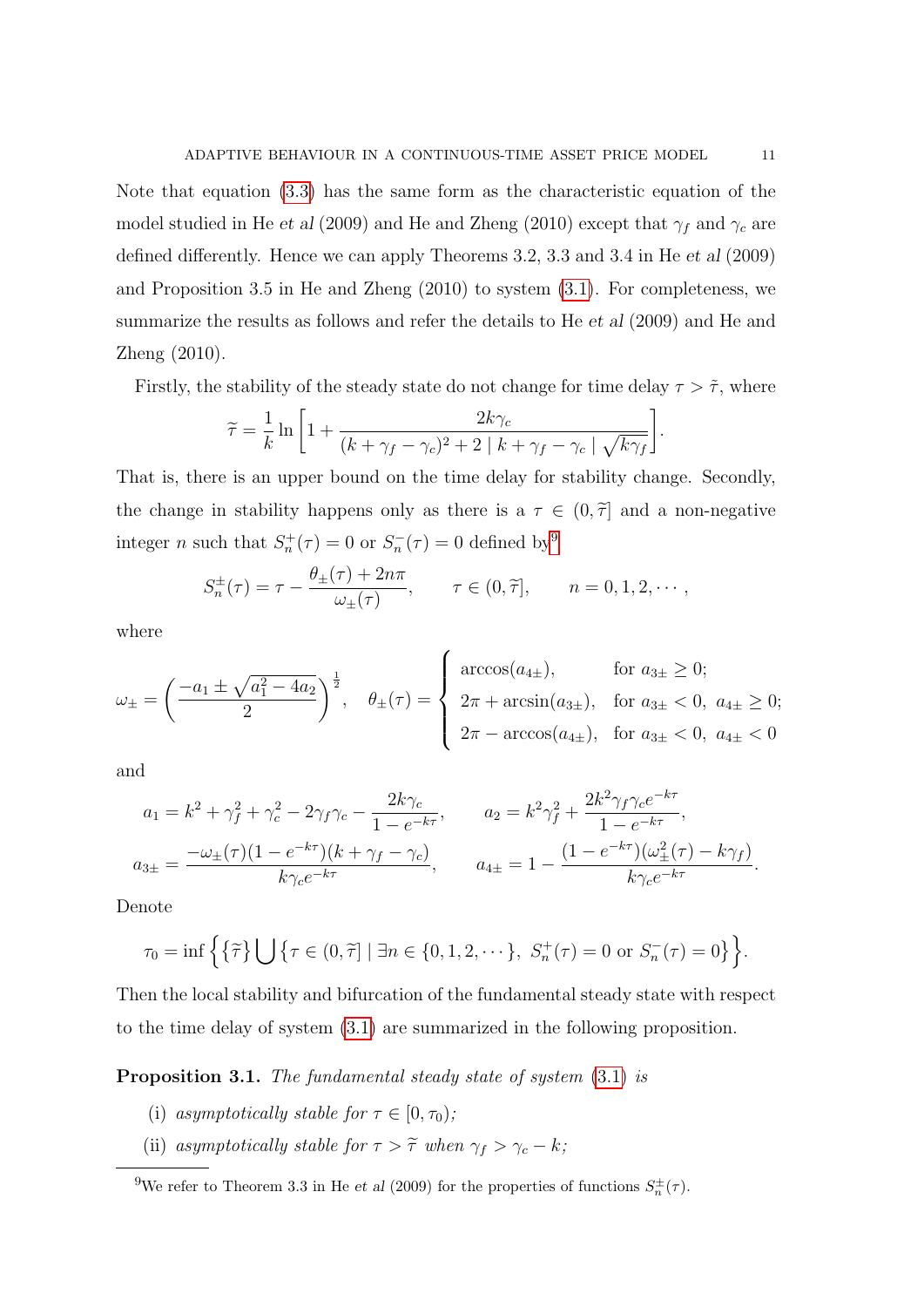(iii) unstable for  $\tau > \tilde{\tau}$  when  $\gamma_f < \gamma_c - k$ .

In addition, the system [\(3.1\)](#page-8-3) undergoes Hopf bifurcations at the zero solutions of functions  $S_n^{\pm}(\tau)$ .

(a) Function  $S_n^{\pm}$ 

(b) Price bifurcation

<span id="page-11-0"></span>
$$
(c) \tau = 3 \qquad (d) \tau = 16
$$

FIGURE 3.1. (a) The plots of  $S_n^{\pm}$  as functions of  $\tau$ ; (b) the corresponding bifurcation diagram of the market prices with respect to  $\tau$ ; and the market price for (c)  $\tau = 3$  and (d)  $\tau = 16$ . Here  $k = 0.05$ ,  $\mu = 1, \ \beta_f = 1.4, \ \beta_c = 1.4, \ \beta = 2, \ C_f = 0.05, \ C_c = 0.03, \ \eta_f = 0.5,$  $\eta_c = 0.6, \tau_f = 17, \tau_c = 16, \text{ and } \bar{F} = 1.$ 

Proposition [3.1](#page-10-1) implies that the fundamental steady state is stable for either small or large time delay when the market is dominated by the fundamentalists (in the sense of  $\gamma_f + k > \gamma_c$ . Otherwise, when the trend followers become more active comparing with the fundamentalists (in the sense of  $\gamma_c > \gamma_f + k$ ), the fundamental steady state becomes unstable through Hopf bifurcations when time delay increases. Meanwhile, when the trend followers put more weights to the most recent historical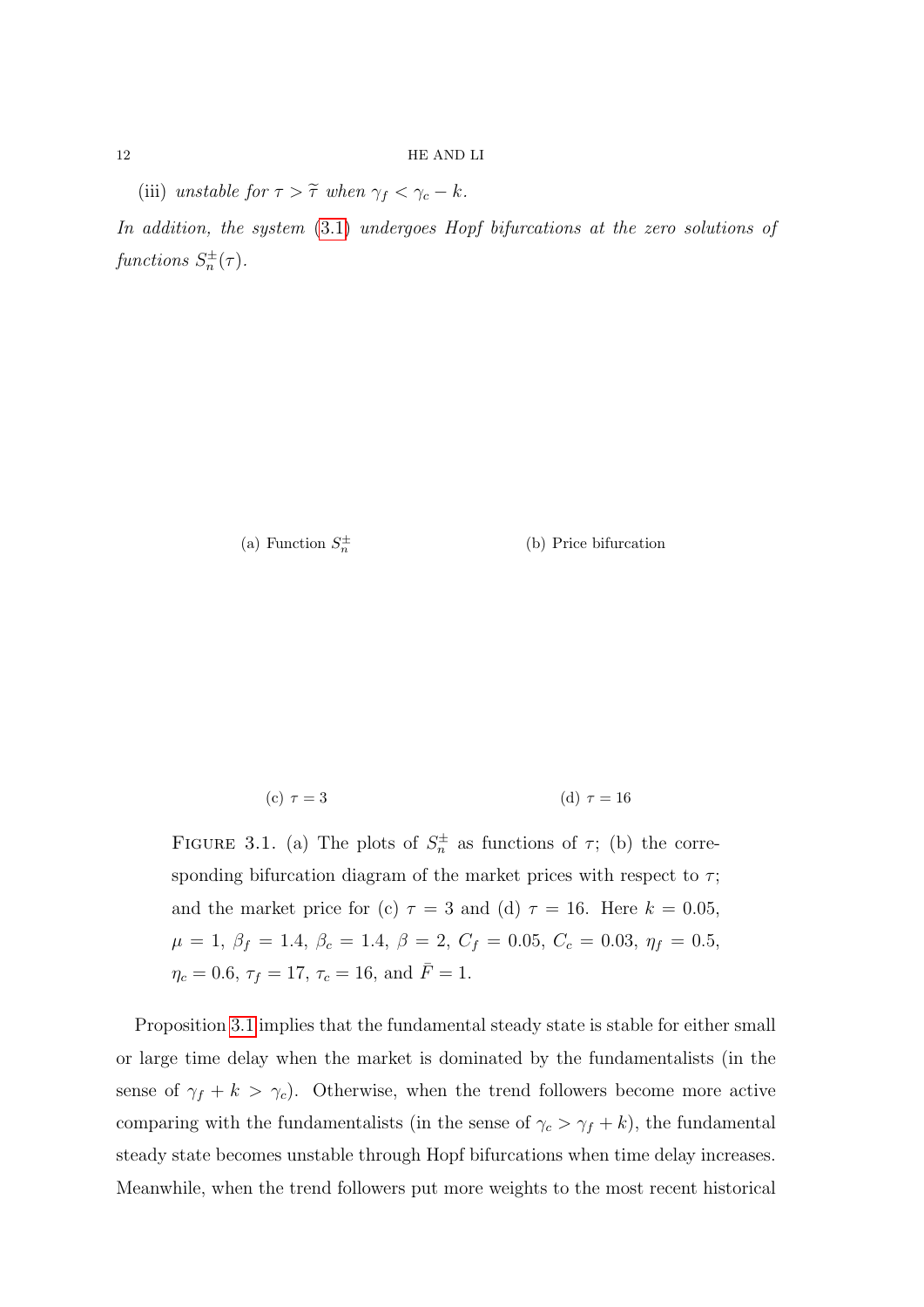prices (so that  $k$  is large), the fundamental price is stabilized. This result is in line with the results obtained in discrete-time HAMs. In fact, when the time horizon is small, the insignificant price trend, resulting in weak trading signals, limits the destabilizing activity of the chartists. Consequently, the fundamentalists dominate the market and the market becomes stable. However, Proposition [3.1](#page-10-1) also indicates a very interesting phenomenon of the continuous-time model that is not easy to obtain in discrete-time model, which is the stability switching<sup>[10](#page-12-0)</sup>. That is, the system becomes unstable as time delay increases initially, but the stability can be recovered when the time delay becomes large enough. Intuitively, when time horizon is large, the price trend becomes significant, resulting in strong trading signals. However, the activity of the trend followers, measured by  $\gamma_c$  and k, is limited by the activity of the fundamentalists, measured by  $\gamma_f$ . Therefore, the market is dominated by the fundamentalists, leading to a stable market. Fig. [3.1](#page-11-0) illustrates such interesting stability switching phenomenon<sup>[11](#page-12-1)</sup>. Fig. [3.1](#page-11-0) (a) indicates two Hopf bifurcation values in  $\tau$ , say  $\tau_0 < \tau_1$ , determined by two zero solutions of  $S_0^{\pm}(\tau)$ . The first one occurs when  $S_0^+(\tau)$  crosses 0 at  $\tau = \tau_0 \approx 7.45$  and the second one occurs when  $S_0^-(\tau)$  crosses 0 at  $\tau = \tau_1 \approx 31.09$ . Fig. [3.1](#page-11-0) (b) plots the corresponding bifurcation diagram of the market price with respect to  $\tau$  showing that the fundamental steady state is stable for  $\tau \in [0, \tau_0) \cup (\tau_1, \infty)$  and Hopf bifurcations occur at  $\tau = \tau_0$  and  $\tau = \tau_1$ . Figs [3.1](#page-11-0) (c) and (d) illustrate that the fundamental steady state is asymptotically

<span id="page-12-0"></span><sup>&</sup>lt;sup>10</sup>This phenomenon is also observed in the continuous-time model in He et al  $(2009)$  and He and Zheng (2010) without switching, implying that this is not crucially due to the switching mechanism introduced in this paper. However, the switching affects the price dynamics significantly when the steady state becomes unstable and/or when the stochastic model is considered. This is demonstrated by Figs [3.3,](#page-14-0) 4.1 and 4.3 and the related discussions there.

<span id="page-12-1"></span><sup>&</sup>lt;sup>11</sup>All the numerical results in this paper are based on  $k = 0.05$ ,  $\mu = 1$ ,  $\beta_f = 1.4$ ,  $\beta_c = 1.4$ ,  $\beta = 2, C_f = 0.05, C_c = 0.03, \eta_f = 0.5, \eta_c = 0.6, \tau_f = 17, \tau_c = 16$  and  $\bar{F} = 1$ , unless specified otherwise. In particular, we choose  $\eta_f = 0.5$ ,  $\eta_c = 0.6$ ,  $\tau_f = 17$  and  $\tau_c = 16$  to take into account that the fundamentalists calculate the weighted cumulated profit over longer time horizons with small decaying rate in weights comparing to the trend followers. As we indicated earlier, they do not affect the local stability and bifurcations. However, simulations (not reported here) show that an increase in  $\eta_f$  (or a decrease in  $\eta_c$ ) can increase the fluctuations in price and population switching, but  $\tau_f$  and  $\tau_c$  appear to have marginal effect on the fluctuations.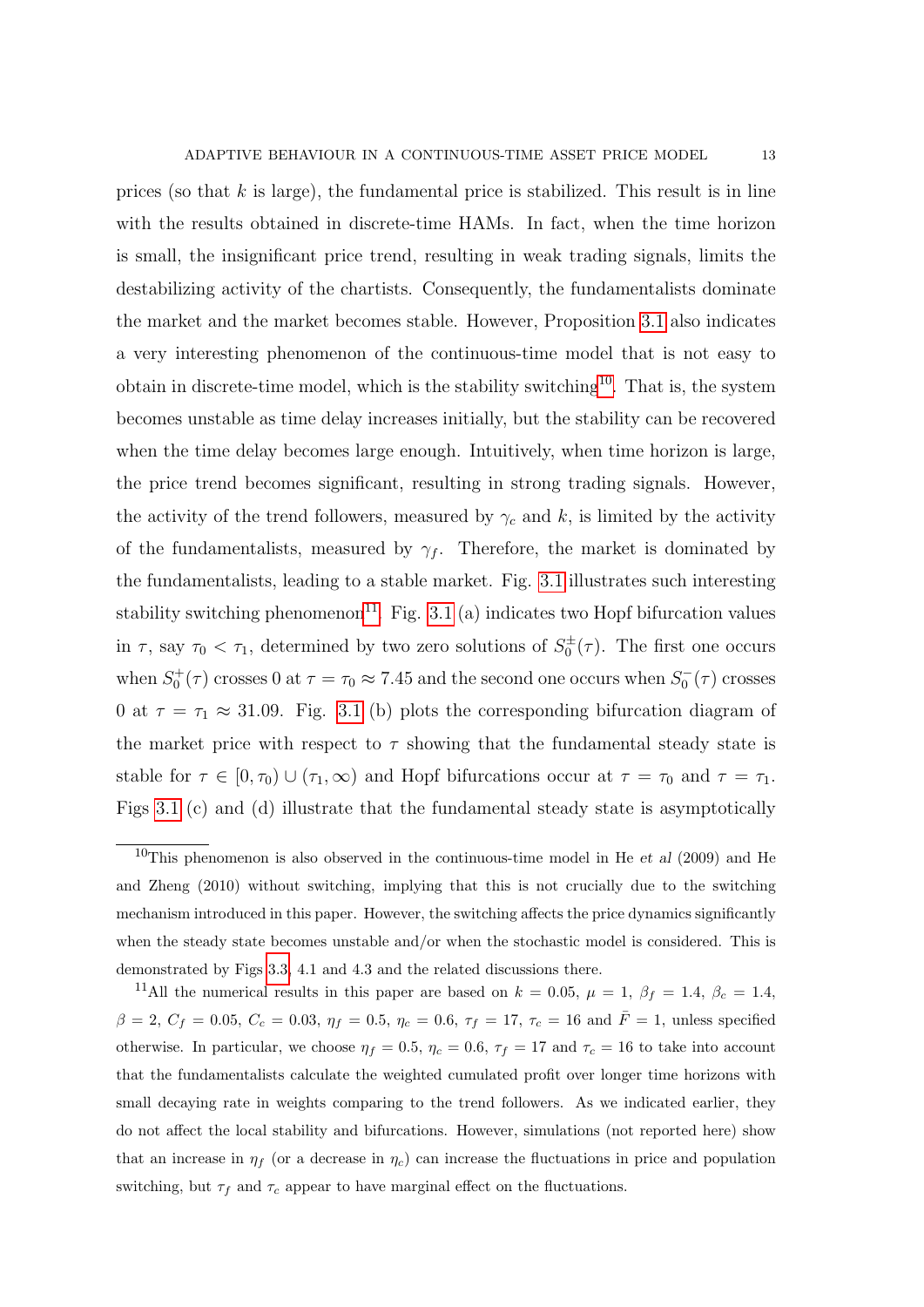stable for  $\tau = 3 \, (< \tau_0)$  and unstable for  $\tau = 16 \, (\in (\tau_0, \tau_1))$ . Numerical simulations for  $\tau > \tau_1$  (not reported here) verify the stability of the fundamental steady state. The difference of the stability between small  $\tau$  ( $\tau < \tau_0$ ) and large  $\tau$  ( $\tau > \tau_1$ ) is that the speed of the convergence is high for small delays and low for large delays. We can see that it is the continuous-time model that facilitates such analysis on the stability effect of lagged price information and stability switching, an advantage of the continuous-time model over the discrete-time model.

<span id="page-13-0"></span>FIGURE 3.2. The bifurcation of price with respect to  $\beta$ , here  $\tau = 8$ .

In the discrete-time Brock and Hommes framework, the rational routes to complicated price dynamics are characterized as the switching intensity  $\beta$  increases. For the continuous-time model developed in this paper, this result also holds. Fig. [3.2](#page-13-0) plots the price bifurcation diagram with respect to the switching intensity parameter  $\beta$ . It shows that the steady state is stable when the switching intensity  $\beta$  is low, but becomes unstable as the switching intensity increases, bifurcating to stable periodic price with increasing fluctuations. The periodic fluctuations of the market prices are associated with periodic fluctuations of the market fractions. To illustrate this feature, Fig. [3.3](#page-14-0) plots the time series of prices  $P(t)$  and the market fraction of the fundamentalists  $n_f(t)$ , a phase plot of the price, and the distribution of the market fraction  $n_f(t)$  of the fundamentalists for time delay  $\tau = 16$ . Based on the bifurcation diagram in Fig. [3.1](#page-11-0) (b), the steady state is unstable for  $\tau = 16$ . Fig [3.3](#page-14-0) (a) shows the periodic fluctuations in both the market fraction and the market price of the switching model [\(3.1\)](#page-8-3). To better understand the impact of agents' adaptive switching behaviour when the fundamental steady state becomes unstable, we also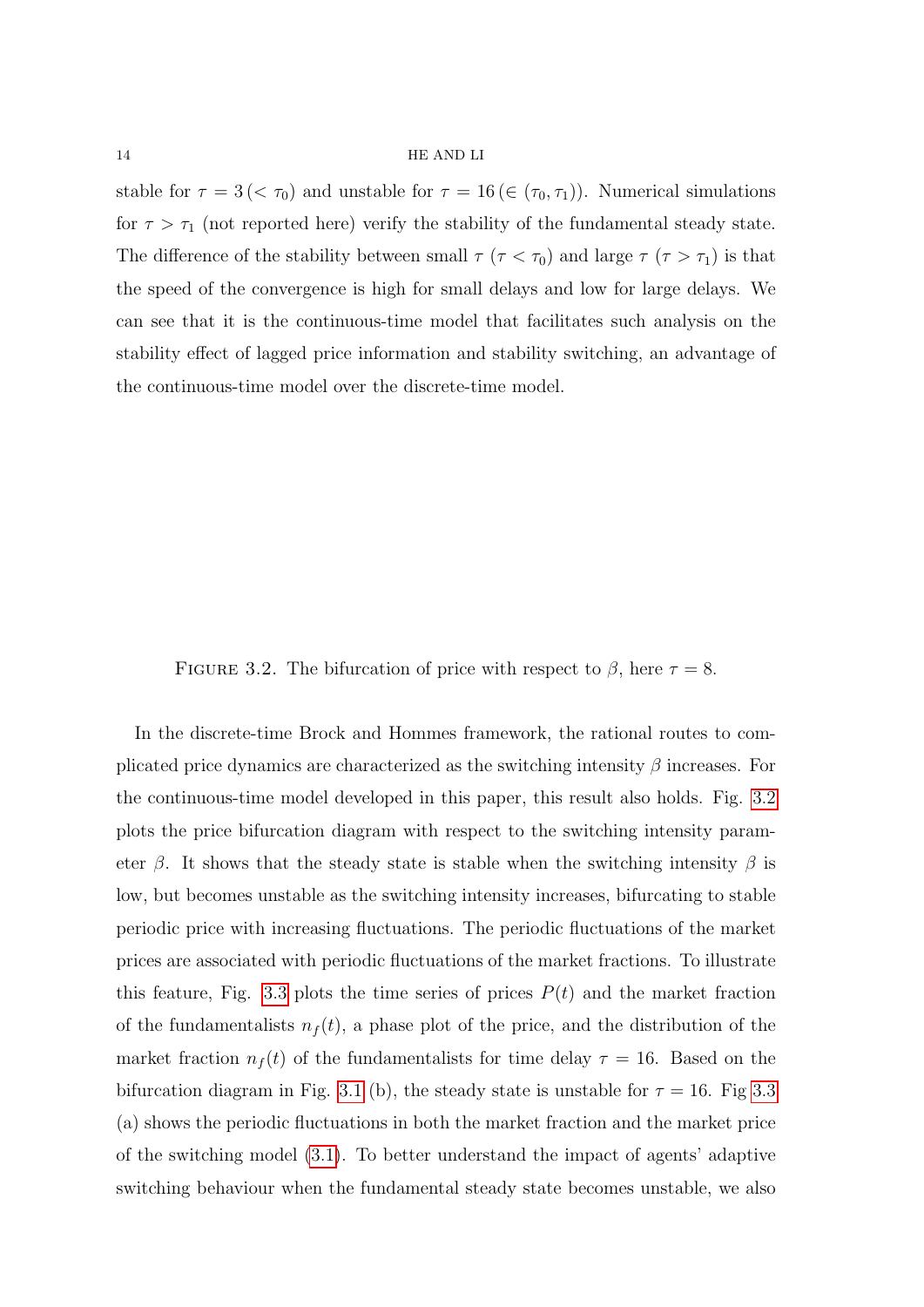(a) Time series of the prices P with and without switching and market fraction  $n_f$ 

## <span id="page-14-0"></span>(b) Phase plot of  $(P, n_f)$  (c) The density of  $n_f$

FIGURE 3.3. (a) The time series of the market prices  $P(t)$  with switching (the blue solid line with high volatility) and without switching (the red dotted line with low volatility) and the market fraction  $n_f(t)$  of fundamentalists (the green dash dot line); (b) the phase plot of  $(P(t), n_f(t))$ ; (c) the density distribution of the market fraction  $n_f(t)$  of the fundamentalists.

plot in Fig. [3.3](#page-14-0) (a) the market price of the no-switching model in He et al  $(2009)^{12}$  $(2009)^{12}$  $(2009)^{12}$ . One can see that the switching increases the price fluctuations. The phase plot in Fig. [3.3](#page-14-0) (b) shows that price and fraction converge to a figure-eight shaped attractor, a phenomenon which is also observed in the discrete-time model in Chiarella

<span id="page-14-1"></span> $12$ The parameters in model [\(3.1\)](#page-8-3) are chosen in such a way so that the steady state population fractions  $n_f^*$  and  $n_c^*$  are the same in the two models. Previous stability analysis demonstrates that when the market price of the switching model is unstable, so is the no-switching model.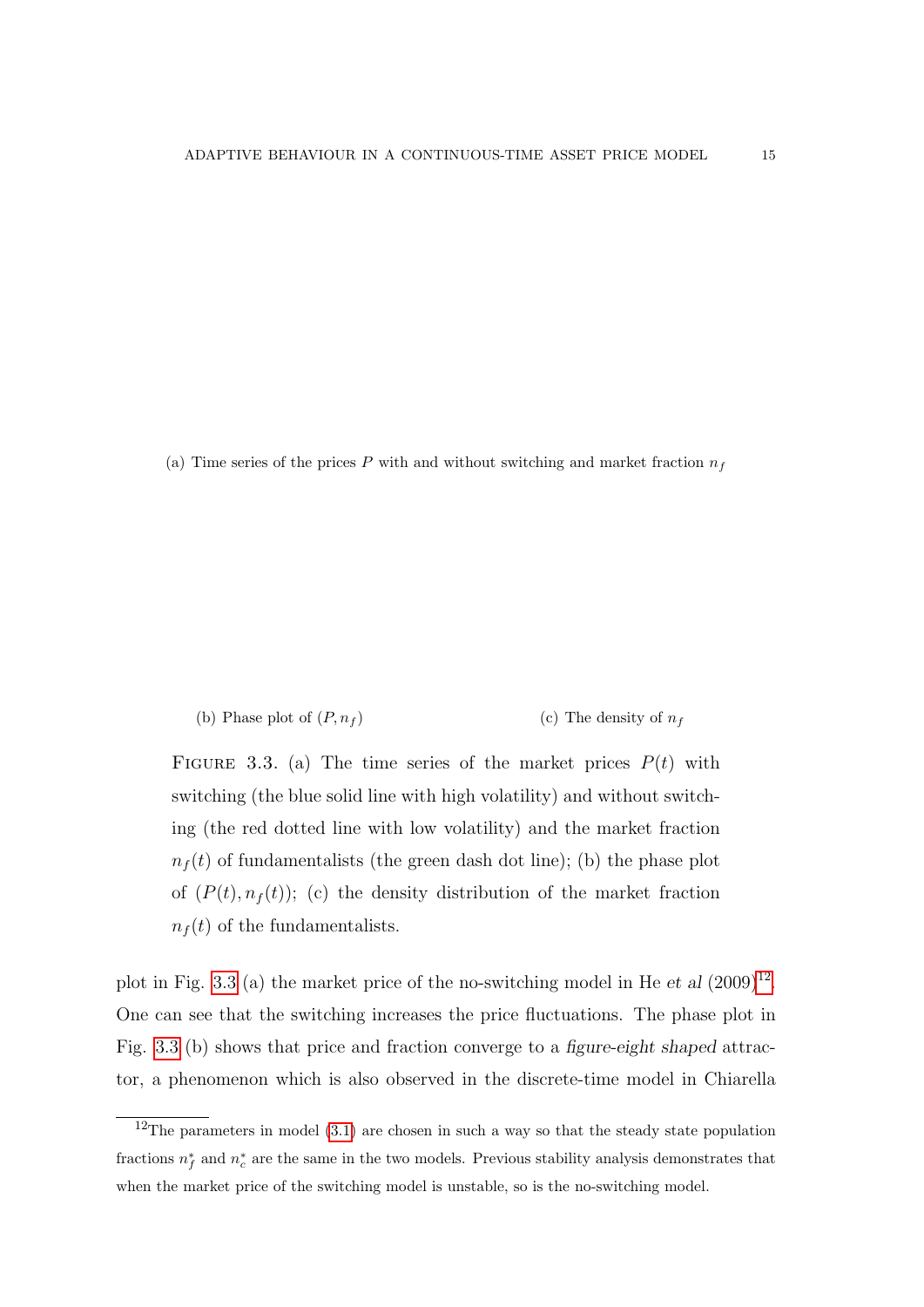et al (2006). More interestingly, the period of the fluctuation of the market price is twice as much as that of the market fraction and the market prices are close to the fundamental prices whenever the market fractions of the fundamentalists are high. The corresponding distribution of the market fraction  $n_f(t)$  of the fundamentalists illustrated in Fig. [3.3](#page-14-0) (c) shows clearly the switching of agents' trading strategies over the time. Further simulations (not reported here) show that the fluctuations in both price and population fraction increase as the switching intensity increases.

(a) The bifurcation value  $\tau_0$  as a function of  $n_f^*$  (b) The bifurcation value  $\tau_0$  as a function of  $\beta$ 

<span id="page-15-0"></span>FIGURE 3.4. The relationships of the first bifurcation value  $\tau_0$  with  $n_f^*$  and  $\beta$ .

Regarding the joint impact of the time delay, the switching, and the steady state market fractions on market stability, we have shown that an initial increase in time delay destabilizes the fundamental price, however a high steady state market fraction of the fundamentalists stabilizes the price. Also, an increase in switching intensity destabilizes the fundamental price. Hence, with respect to the stability of the steady state, a positive relation between the market fraction of the fundamentalists and the time delay and a negative relation between the switching intensity and the time delay are expected. The above intuition is verified in Fig. [3.4](#page-15-0) which plots the first bifurcation value  $\tau_0$  with respect to the market fraction of the fundamentalists at the fundamental steady state  $n_f^*$  in Fig. [3.4](#page-15-0) (a) and the intensity  $\beta$  in Fig. 3.4 (b).

We complete this section with an observation. The twin-peak-shaped density distribution in Fig. [3.3](#page-14-0) (c) imply that, when the fundamental price is unstable, the market fractions tend to stay away from the steady state market fraction level most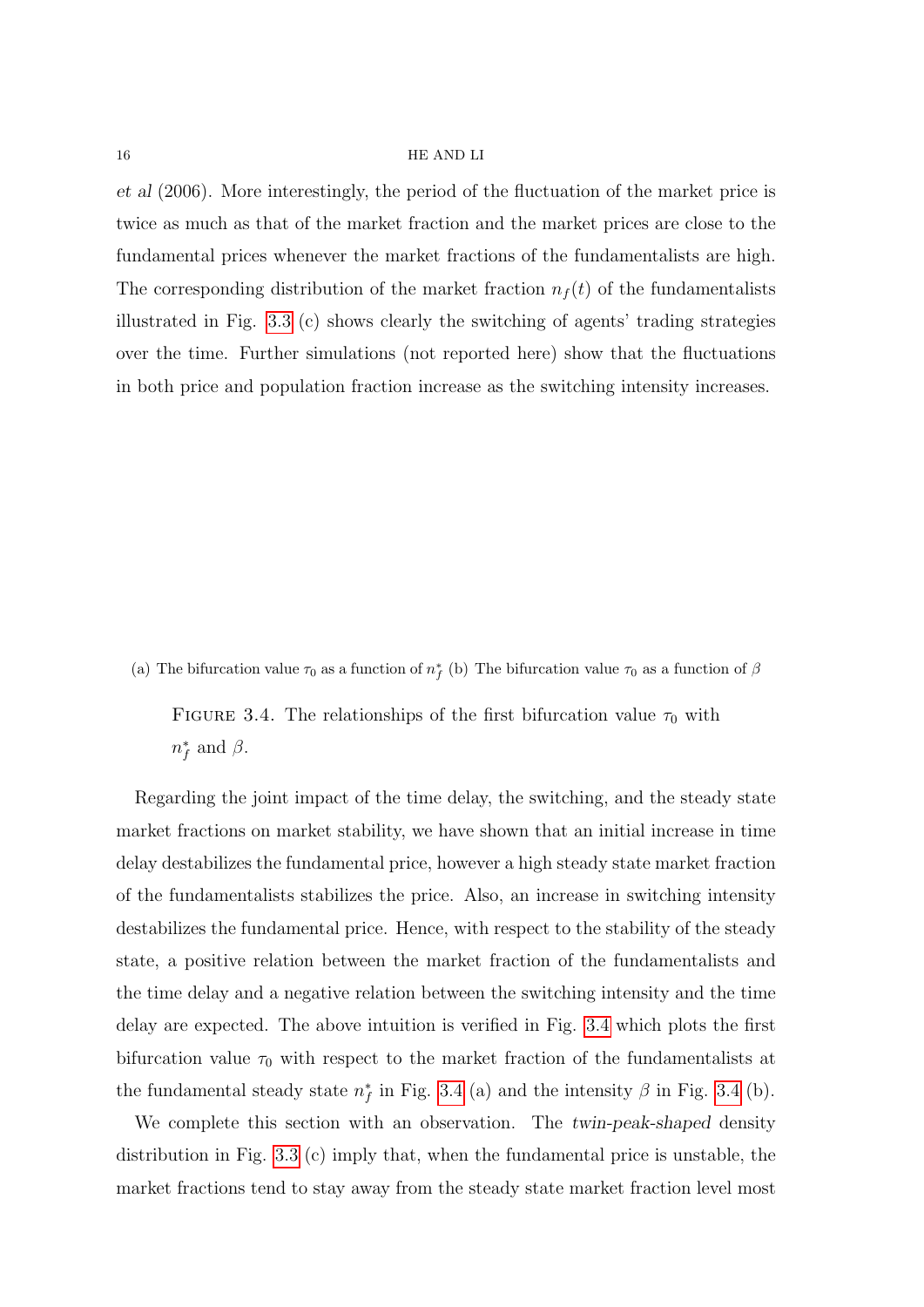of the time and a mean of  $n_f(t)$  below 0.5 clearly indicates the dominance of the chartist strategy. In summary, the analysis shows that the continuous-time HAM provides a better understanding of the market dynamics. Apart from providing some consistent results to the discrete-time HAMs on rational routes to market instability, we are able to study the impact of lagged prices used by the chartists on market stability. Also, the adaptive switching behaviour of agents can increase the price fluctuations.

# 4. Price Behavior of the Stochastic Model

<span id="page-16-0"></span>In this section, through numerical simulations, we focus on the interaction between the dynamics of the deterministic model and noise processes and explore the potential power of the model to generate various market behavior and the stylized facts observed in financial markets. To complete the stochastic model [\(2.13\)](#page-8-2), we introduce the stochastic fundamental price process,

<span id="page-16-1"></span>
$$
dF(t) = \frac{1}{2}\sigma_F^2 F(t)dt + \sigma_F F(t)dW_F(t), \ F(0) = \bar{F}, \tag{4.1}
$$

where  $\sigma_F > 0$  represents the volatility of the fundamental return and  $W_F(t)$  is a standard Wiener process. The market noise  $W_M(t)$  and fundamental price noise  $W_F(t)$  can be correlated and let  $\rho$  be their correlation. It follows from Eq. [\(4.1\)](#page-16-1) that the fundamental return defined by  $d(\ln(F(t)))$  is a pure white noise process following the normal distribution with mean of 0 and standard deviation of  $\sigma_F$ √ dt. This ensures that any non-normality and volatility clustering of market returns that the model could generate are not carried from the fundamental returns.

Firstly, we explore the joint impact of the time horizon  $\tau$  of the chartists and the two noise processes on the market price dynamics. For the corresponding deterministic model  $(3.1)$ , Figs [3.1](#page-11-0) (c) and (d) show that the fundamental steady state is stable for  $\tau = 3$  and unstable for  $\tau = 16$ , leading to periodic fluctuations of the market price. For the stochastic model, with the same random draws of the fundamental price and the market noise processes, we plot the fundamental price (the blue dotted line) and the market prices of both the switching model [\(2.13\)](#page-8-2) (the red solid line) and the no-switching model with population fractions being  $n_f^*$  and  $n_c^*$ (the green dash dot line) in Fig. [4.1](#page-17-0) for two different values of  $\tau$ . For  $\tau = 3$ , Fig. 4.1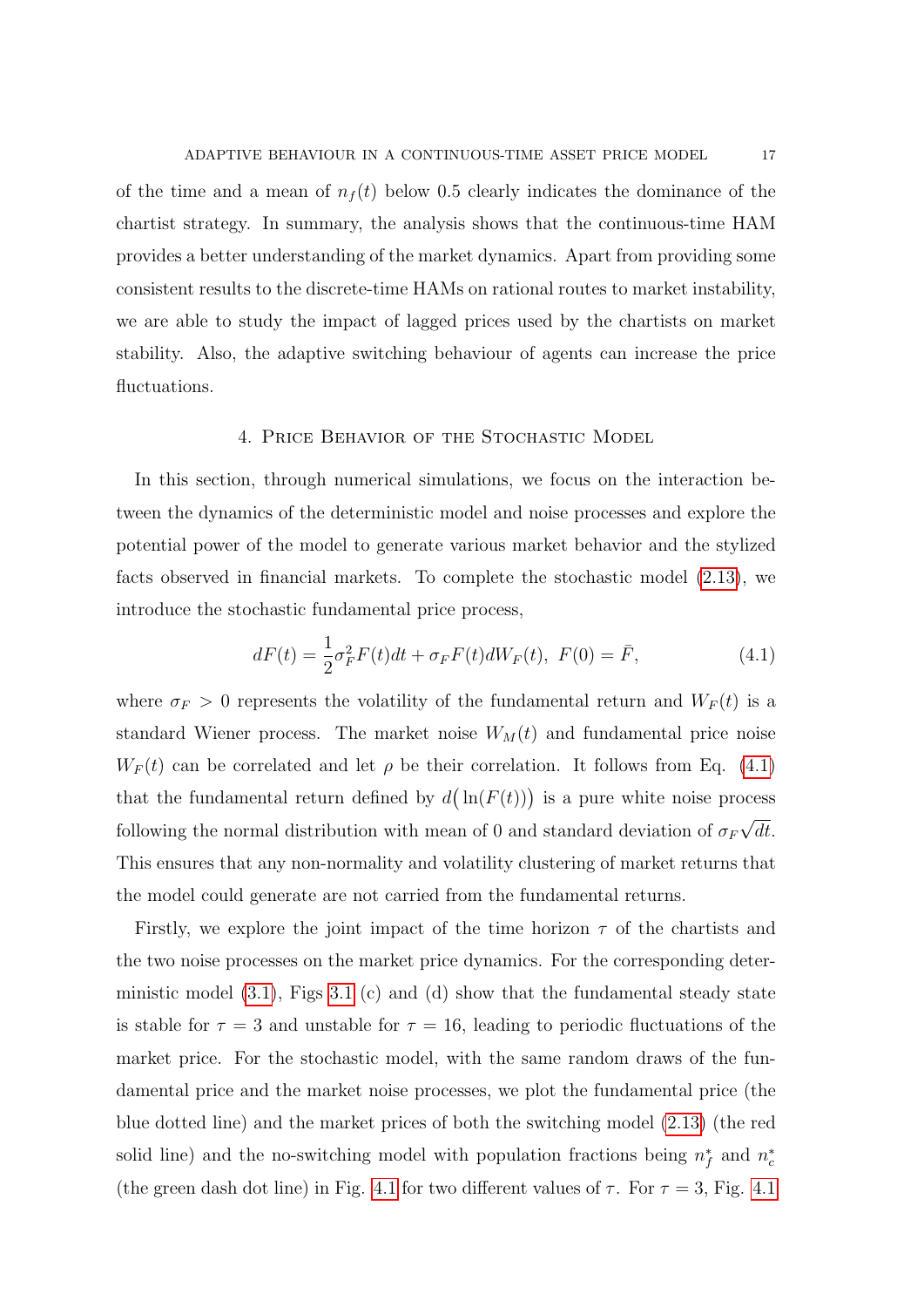<span id="page-17-0"></span>
$$
(a) \tau = 3 \qquad (b) \tau = 16
$$

FIGURE 4.1. The time series of the fundamental price (the blue dotted line) and the market prices of the switching model (the red solid line) and the no-switching model (the green dash dot line) for two delays (a)  $\tau = 3$  and (b)  $\tau = 16$ . Here  $\sigma_F = 0.12$ ,  $\sigma_M = 0.05$  and  $\rho = 0.$ 

(a) demonstrates that the market  $price^{13}$  $price^{13}$  $price^{13}$  follows the fundamental price closely and there is no significant difference for the market prices with and without switching. For  $\tau = 16$ , Fig. [4.1](#page-17-0) (b) indicates that the market price fluctuates around the fundamental price in cyclic way, which is underlined by the bifurcated periodic oscillation of the corresponding deterministic model. In addition, similar to the deterministic model, the price fluctuations of the stochastic model are high with switching.

Secondly, we explore the potential of the stochastic model in generating the stylized facts for daily data observed in financial markets. We choose  $\tau = 3$  so that the steady state is stable<sup>[14](#page-17-2)</sup>, as illustrated in Fig. [3.1](#page-11-0) (c). We study at first the case when the two stochastic processes are independent, that is  $\rho = 0$ . For the stochastic model with both noisy processes, Fig. [4.2](#page-18-0) represents the results of a typical simulation. Fig. [4.2](#page-18-0) (a) shows that the market price (the red solid line) follows the fundamental price (the blue dotted line) in general, but accompanied with large deviations from time to time. The returns of the market prices in Fig. [4.2](#page-18-0) (b) show significant

<span id="page-17-1"></span><sup>&</sup>lt;sup>13</sup>In the simulations in this section, time unit is a year, an annual volatility is given by  $\sigma_F = 0.12$ , and the time step of numerical simulations is 0.004, corresponding to one day.

<span id="page-17-2"></span><sup>&</sup>lt;sup>14</sup>It appears that the stylized facts can also be obtained by choosing  $\tau$  from its unstable interval. The implications of different choice of delays on the stylized facts would be interesting.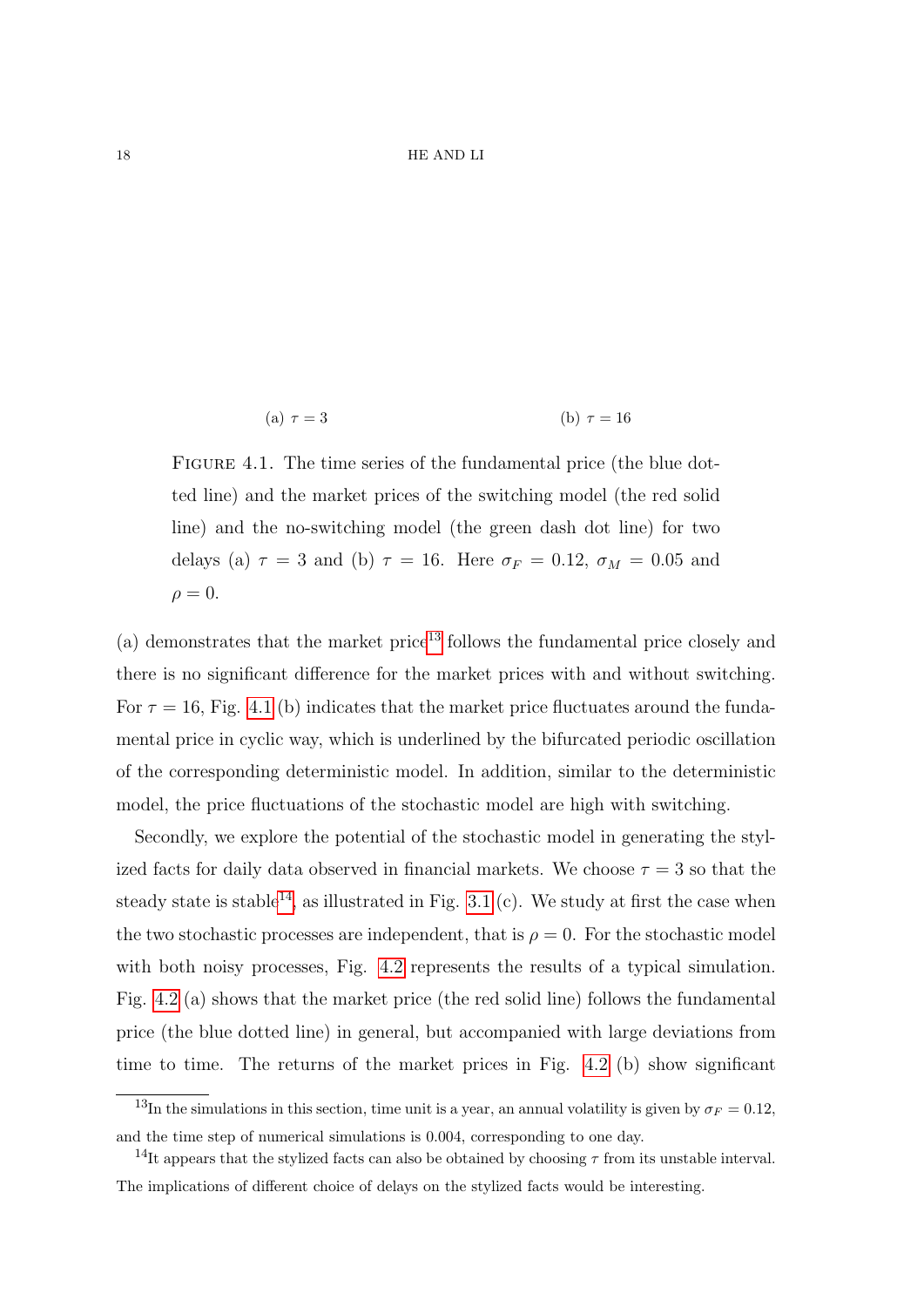(a) The market price and the fundamental price (b) The market returns  $(r)$ 

(c) The density of the market returns (d) The ACs of the market returns

<span id="page-18-0"></span>(e) The ACs of the absolute returns (f) The ACs of the squared returns

FIGURE 4.2. The time series of (a) the market price (red solid line) and the fundamental price (blue dotted line) and (b) the market returns; (c) the return distribution; the ACs of (d) the returns; (e) the absolute returns, and (f) the squared returns. Here  $\sigma_F = 0.12$ ,  $\sigma_M = 0.05$  and  $\rho = 0$ .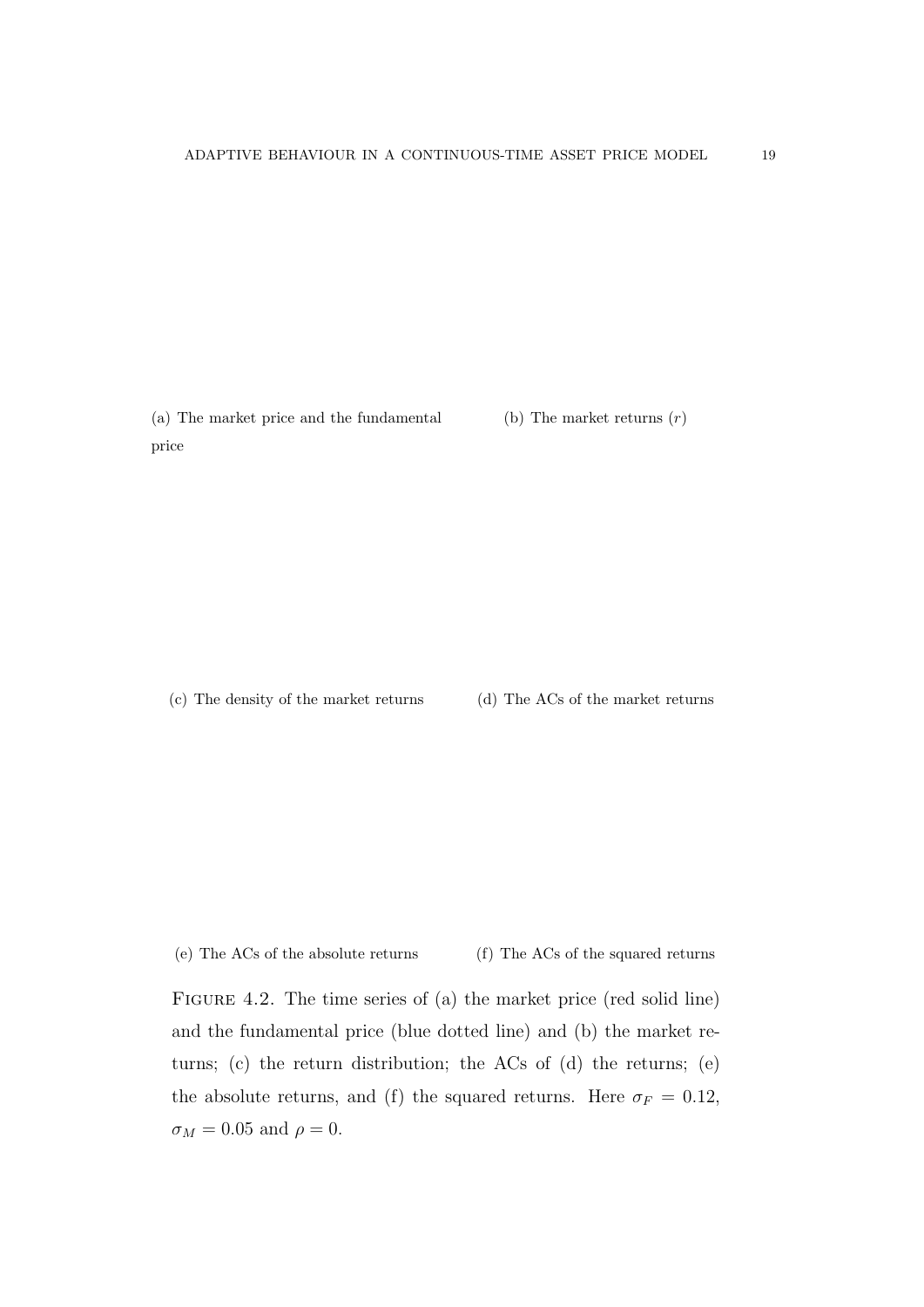volatility clustering. Comparing to the corresponding normal distribution, the return distribution in Fig. [4.2](#page-18-0) (c) displays high kurtosis. The returns show almost insignificant autocorrelations  $(ACs)$  in Fig. [4.2](#page-18-0) (d), but the ACs for the absolute returns and the squared returns in Figs. [4.2](#page-18-0) (e) and (f) are significant with strong decaying patterns as time lag increases, implying a long range dependence. These results demonstrate that the stochastic model established in this paper has a great potential to generate most of the stylized facts observed in financial markets.

We may argue that the above features of the stochastic model is a joint outcome of the interaction of the nonlinear HAM and the two stochastic processes similar to He and Zheng (2010). With the same random seeds, we report the simulation results in Figs. [4.3](#page-20-0) and [4.4](#page-21-0) when there is only one stochastic process involved. In Fig. [4.3,](#page-20-0) there is no market noise and the fundamental price is the only stochastic process. The time series, return density distribution, and the ACs of the returns, the absolute returns and the squared returns do not replicate these stylized facts demonstrated in Fig. [4.2.](#page-18-0) Alternatively, in Fig. [4.4](#page-21-0) the market noise process is the only stochastic process. It shows that the return is basically described by a white noise process. Both Figs [4.3](#page-20-0) and [4.4](#page-21-0) indicate that the potential of the model in generating the stylized facts is not due to either one of the two stochastic processes, rather than to both processes. The underlying mechanism in generating the stylized facts, long range dependence, and the interplay between the nonlinear deterministic dynamics and noises are very similar to the one explored in He and Li (2007) for a discrete-time HAM. Economically, the fundamental noise can be very different from the market noise and consequently they affect the market price differently. Without the market noise, the market price are driven by the mean-reverting of the fundamentalists (to the fundamental price) and the trend chasing of the chartists; both contribute to building up market price trend. Due to the randomness of the fundamental price, there are persistent mean-reverting activities from the fundamentalists that provide the chartists opportunities to explore the price trend. Therefore, the significant ACs of the market returns, absolute returns and squared returns in Fig. [4.3](#page-20-0) reflect the interaction of the fundamentalists and the chartists. However, with the market noise and a constant fundamental price, the price trend is less likely formed and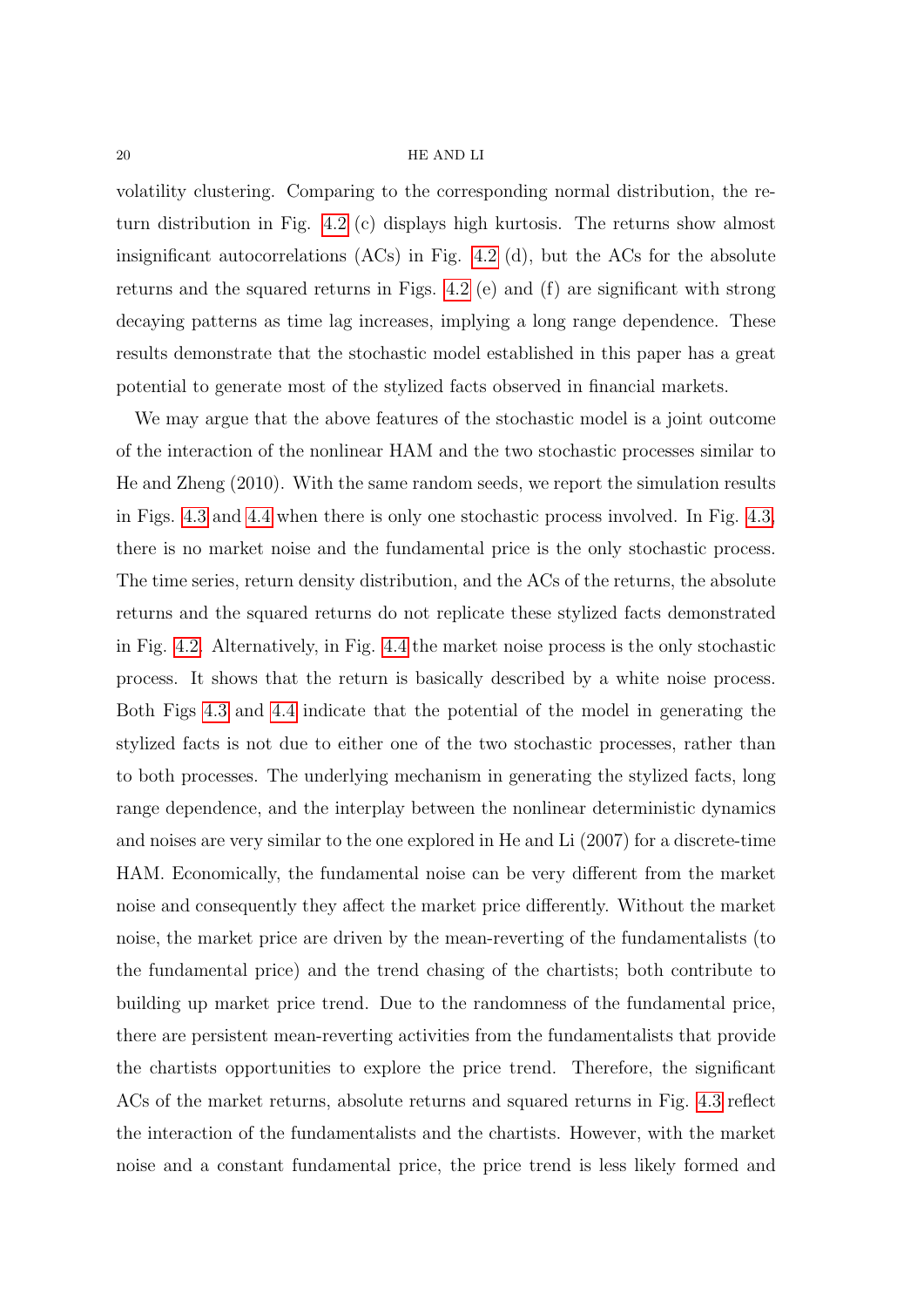(a) The market price and the fundamental price (b) The market returns  $(r)$ 

```
(c) The density of the market returns (d) The ACs of the market returns
```
<span id="page-20-0"></span>(e) The ACs of the absolute returns (f) The ACs of the squared returns

FIGURE 4.3. The time series of (a) the market price (red solid line) and the fundamental price (blue dotted line) and (b) the returns; (c) the return distribution; the ACs of (d) the returns; (e) the absolute returns, and (f) the squared returns. Here  $\sigma_F = 0.12$ ,  $\sigma_M = 0$  and  $\rho = 0.$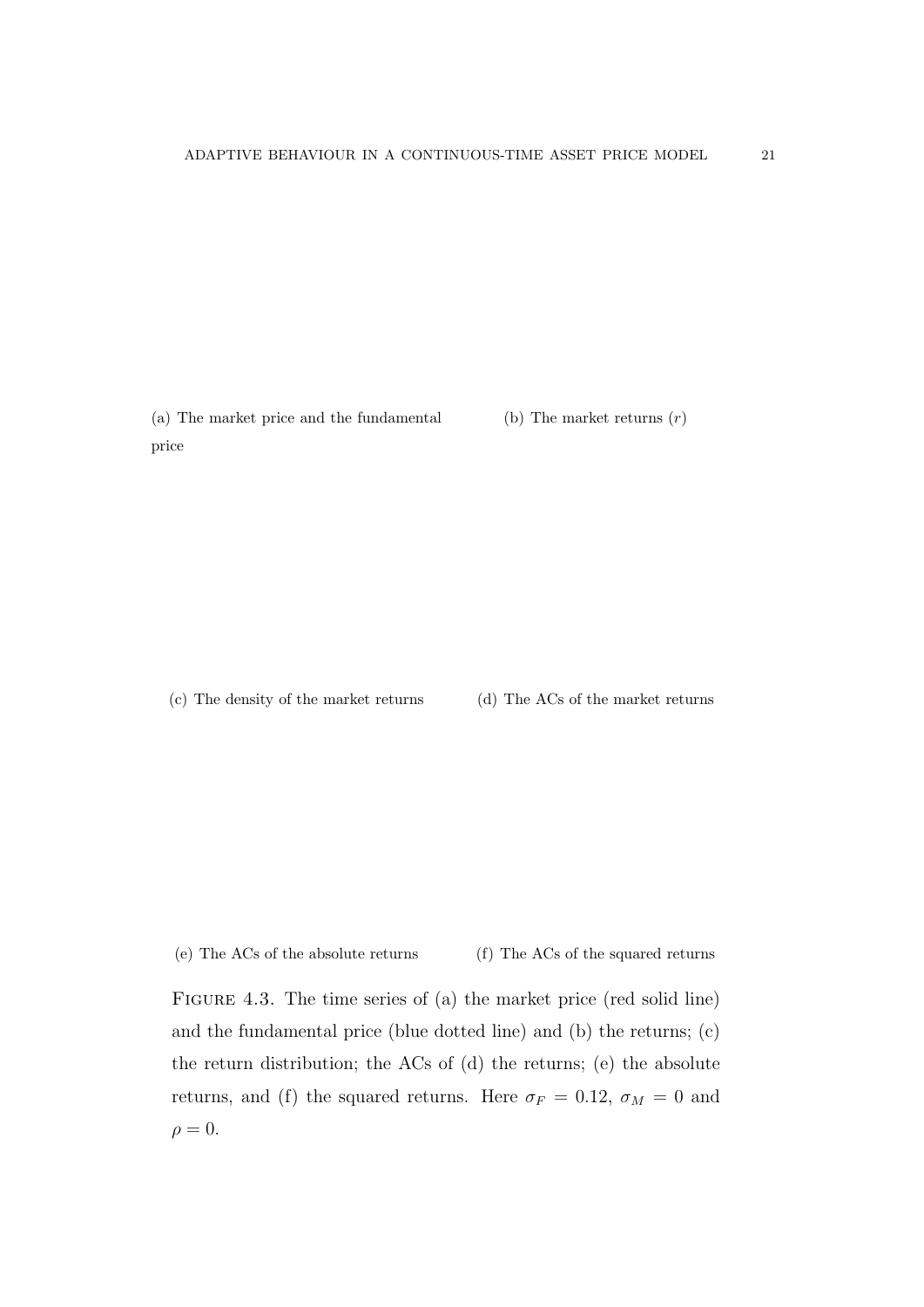(a) The market price and the fundamental price (b) The market returns  $(r)$ 

(c) The density of the market returns (d) The ACs of the market returns

<span id="page-21-0"></span>(e) The ACs of the absolute returns (f) The ACs of the squared returns

FIGURE 4.4. The time series of (a) the market price (red solid line) and the fundamental price (blue dotted line) and (b) the returns; (c) the return distribution; the ACs of (d) the returns; (e) the absolute returns, and (f) the squared returns. Here  $\sigma_F = 0$ ,  $\sigma_M = 0.05$  and  $\rho = 0.$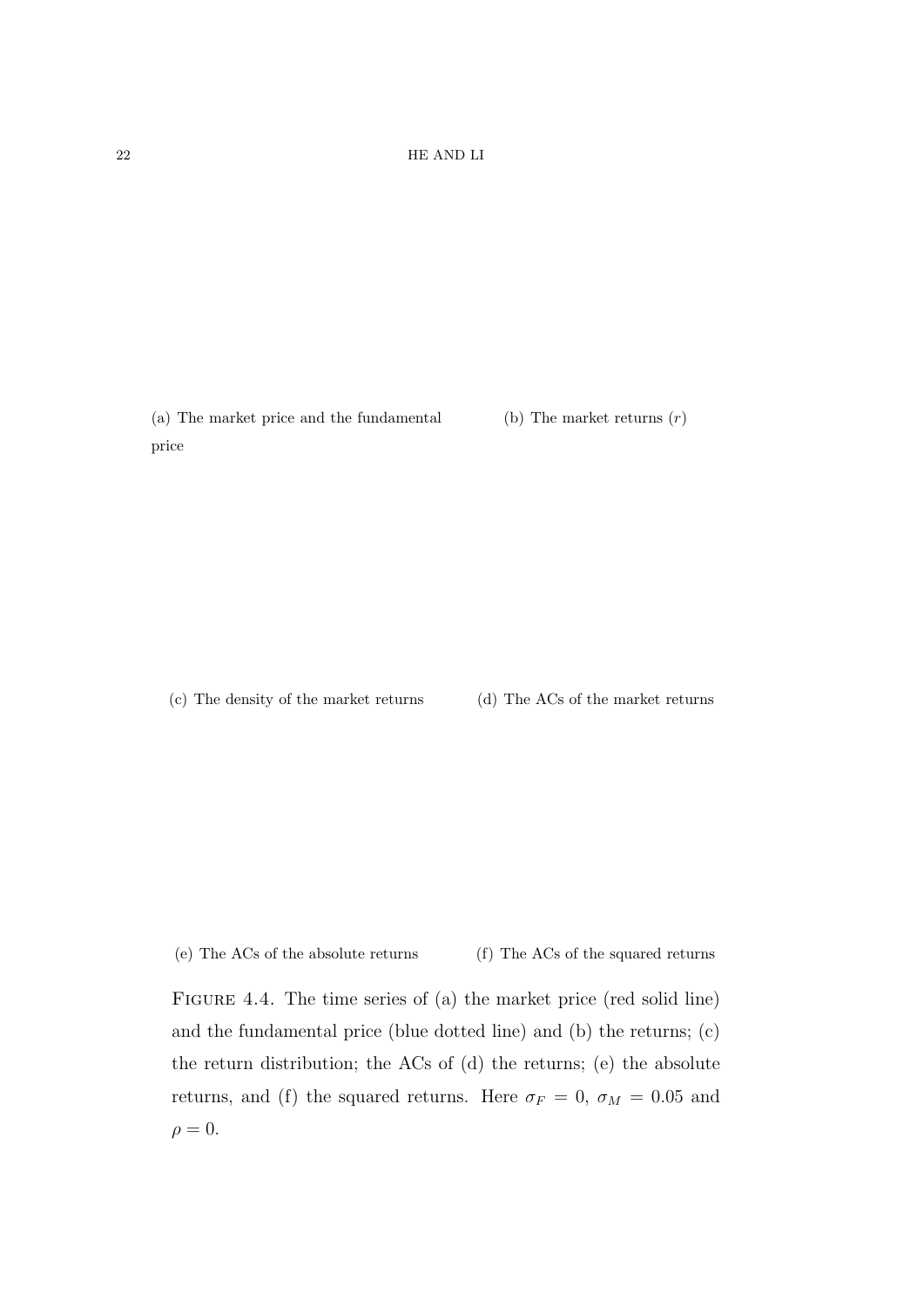#### ADAPTIVE BEHAVIOUR IN A CONTINUOUS-TIME ASSET PRICE MODEL 23

explored by the chartists. This limits the impact of the speculative behaviour of the chartists, which explains the insignificant ACs of the market returns, absolute returns and squared returns in Fig. [4.4.](#page-21-0) With both noise processes, the price trend is difficult to explore (due to the market noise) and consequently the returns become less predictable. However, the interaction of the fundamentalists and the chartists becomes intensive due to some large changes in the fundamental price from time to time, implying the significant ACs in return volatility, shown in Fig. [4.2](#page-18-0) (d)-(f).

#### (a) The return distributions (b) The ACs of the absolute re-(c) The ACs of the squared returns turns

<span id="page-22-0"></span>FIGURE 4.5. (a) The return distributions; the average ACs of (b) the absolute returns and (c) the squared returns based on 200 simulations for both the switching (the red solid line) and no-switching (the dashdotted blue line) models . Here  $\sigma_F = 0.12$ ,  $\sigma_M = 0.05$  and  $\rho = 0$ .

To understand the impact of the adaptive switching behaviour of agents on the stylized facts and the AC patterns, based on 200 simulations with different random seeds, Fig. [4.5](#page-22-0) reports the return distributions and the average ACs of the absolute returns and the squared returns of the switching model [\(2.13\)](#page-8-2) (the red solid line) and the no-switching model (the blue dash-dotted line). Fig. [4.5](#page-22-0) (a) shows that the switching model displays higher kurtosis than the no-switching model. In addition, Figs. [4.5](#page-22-0) (b) and (c) show that the ACs of both the absolute returns and the squared returns are significantly. However, the ACs for the switching model decay quickly, which are more close to the AC patterns observed in financial time series<sup>[15](#page-22-1)</sup>.

<span id="page-22-1"></span> $15$ In a discrete-time model, He and Li (2007) show that the no-switching model is able to replicate the significant decaying AC patterns in the absolute and squared returns, but the speed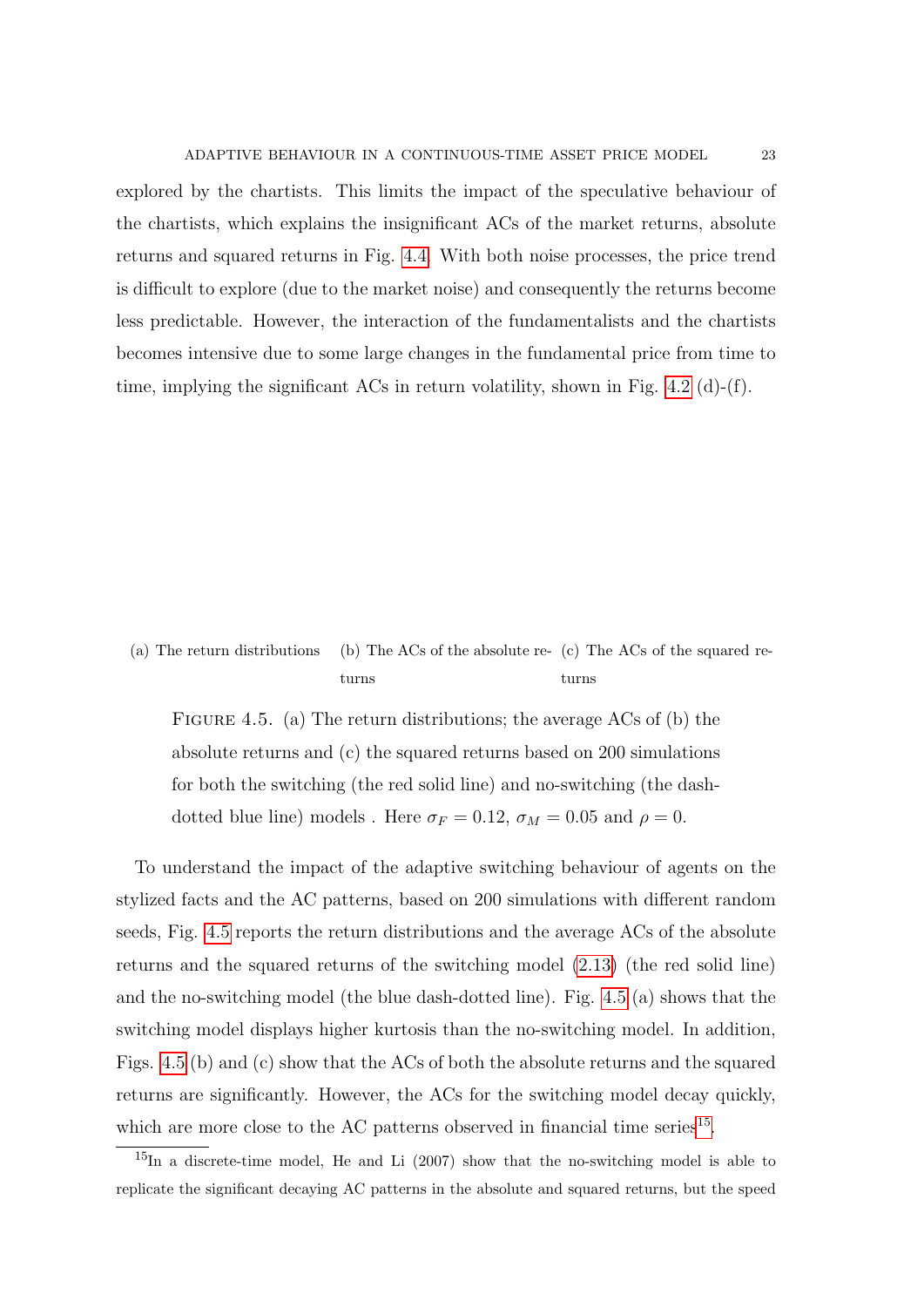<span id="page-23-0"></span>(a) The ACs of the absolute returns (b) The ACs of the squared returns

Figure 4.6. The average ACs of (a) the absolute returns and (b) the squared returns based on 200 simulations for  $\rho = 0, \pm 0.5, \pm 1$ . Here  $\sigma_F = 0.12$  and  $\sigma_M = 0.05$ .

Given that the market noise may be correlated with the fundamental price noise, we now examine the impact of the correlated noises on the AC patterns. Based on 200 simulations for different  $\rho$  (0,  $\pm$ 0.5,  $\pm$ 1), Fig. [4.6](#page-23-0) compares the ACs of the absolute and squared returns, from which we have a number of interesting observations. Firstly, the ACs are significant and decaying for all correlations, implying that the mechanism in generating the long range dependence can be independent of the correlation of the two noise processes. Secondly, the ACs become more significant when the noise processes are negatively correlated, in particular, when  $\rho = -1$ ; while they become less significant when they are positively correlated, in particular, when  $\rho = 1$ . Thirdly, not perfectly positively correlated noises lead to more realistic AC decaying patterns.

We conclude this section with a remark on the predictability of asset returns over different trading frequency. As one of the stylized facts, the insignificant ACs of daily returns imply that daily returns are not predictable. However, it is well documented (see for example Pesaran and Timmermann 1994, 1995) that weekly and monthly returns are predictable. Fig. [4.7](#page-24-0) illustrates the ACs of (a) weekly and (b) monthly returns. The significant ACs indicate that weekly and monthly returns are predictable, showing that the model has potential to replicate the return

of the decaying is low comparing to the AC patterns observed in financial time series. Further statistic test would be useful to clarify such difference and we leave this to the future research.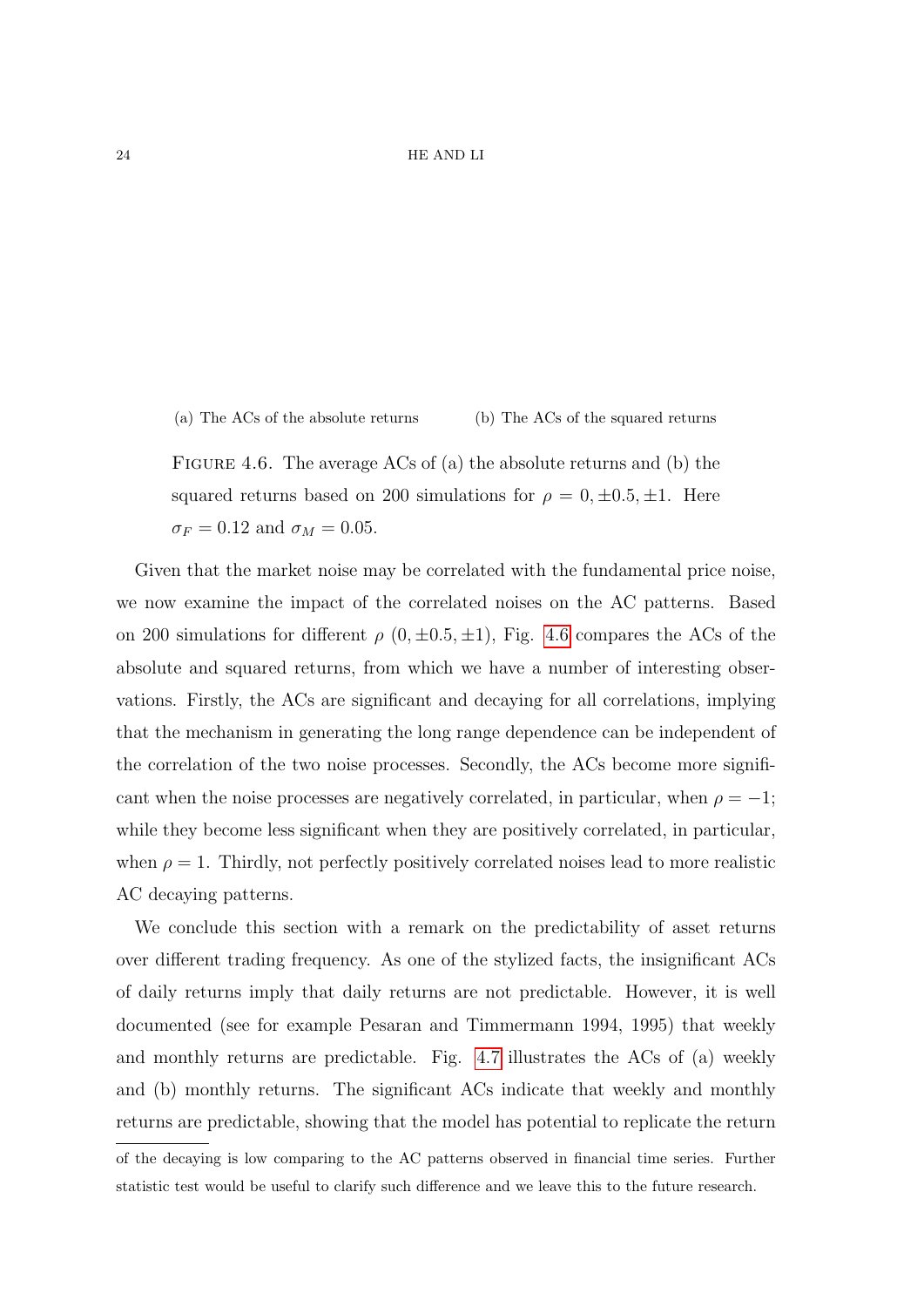(a) The ACs of the weekly market return (b) The ACs of the monthly market return

<span id="page-24-0"></span>FIGURE 4.7. The ACs of the weekly and monthly market returns. Here  $\tau_c = 16$ ,  $\sigma_F = 0.12$ ,  $\sigma_M = 0.05$  and  $\rho = 0$ .

predictability for different trading frequency. It would be interesting to explore this potential further.

### 5. Conclusion

This paper contributes to the development of financial market modelling and asset price dynamics with bounded rationality and heterogeneous agents. Most of the heterogeneous agent models developed in the literature are in discrete-time setup. Among various issues in this literature, the impact of adaptive behaviour on market stability has been well studied, while the impact of lagged prices (used by chartists to form their expectations) on market stability has not been well understood due to the problem of high dimensional systems. This paper develops a continuoustime framework to study the joint impact of lagged prices and adaptive behaviour of heterogeneous agents. By using the replicator dynamics in population evolution literature, we extend the discrete choice model used in discrete-time HAMs to a continuous-time model. The delay differential equations provide a uniform approach to study the impact of the lagged prices through a time delay parameter.

The continuous-time model developed in this paper studies a financial market consisting of adaptive and heterogeneous agents using fundamental and technical strategies. Agents change their strategies in a boundedly rational way according to a performance measure of the accumulated profits. The analysis of the model provides not only some consistent results to the discrete-time HAMs, such as stabilizing effect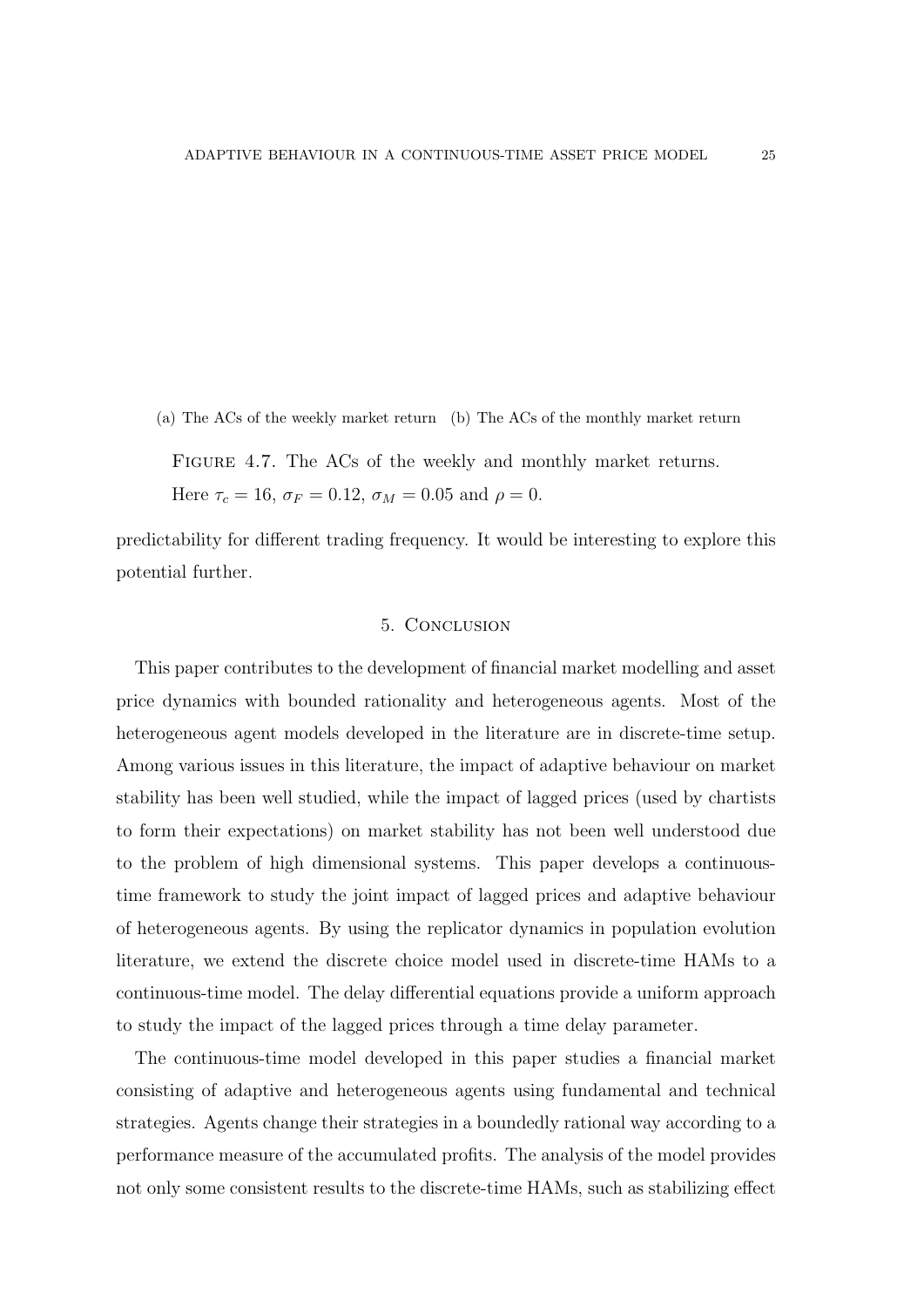of fundamentalists, destabilizing effect of chartists, and the rational routes to market instability, but also a double edged effect of an increase in lagged prices on market stability. An increase in the using of lagged prices can not only destabilize, but also stabilize the market price. More importantly, the adaptive switching behaviour of agents can increase market price fluctuations. By introducing a market noise and imposing a stochastic process on fundamental price, we demonstrate that the model is able to generate long deviations of the market price from the fundamental price, bubbles, crashes, and most of the stylized facts, including non-normality in return, volatility clustering, and long range dependence of high-frequency returns, observed in financial markets. In addition, comparing to the no-switching model, the adaptive behaviour of agents can generate more realistic AC patterns in the absolute and squared returns.

The continuous-time framework developed in this paper has shown some advantages comparing to the discrete-time framework, in particular when dealing with the impact of lagged prices. The framework can be used to study the joint impact of many heterogeneous strategies based on different lagged prices on market stability. Also, the profitability of different trading strategies, including momentum and contrarian strategies, are well documented in empirical literature and it would be interesting to see if the continuous-time framework developed in this paper can be used to explore these empirical features. We leave these studies to the future research.

## **REFERENCES**

- Alfarano, S., Lux, T. and Wagner, F. (2005), 'Estimation of agent-based models: The case of an asymmetric herding model', Computational Economics 26, 19–49.
- Anufriev, M. and Dindo, P. (2010), 'Wealth-driven selection in a financial market with heterogeneous agents', Journal of Economic Behavior and Organization 73, 327–358.
- Beja, A. and Goldman, M. (1980), 'On the dynamic behavior of prices in disequilibrium', Journal of Finance 35, 235–247.
- Brock, W. and Hommes, C. (1997), 'A rational route to randomness', Econometrica 65, 1059–1095.
- Brock, W. and Hommes, C. (1998), 'Heterogeneous beliefs and routes to chaos in a simple asset pricing model', Journal of Economic Dynamics and Control 22, 1235–1274.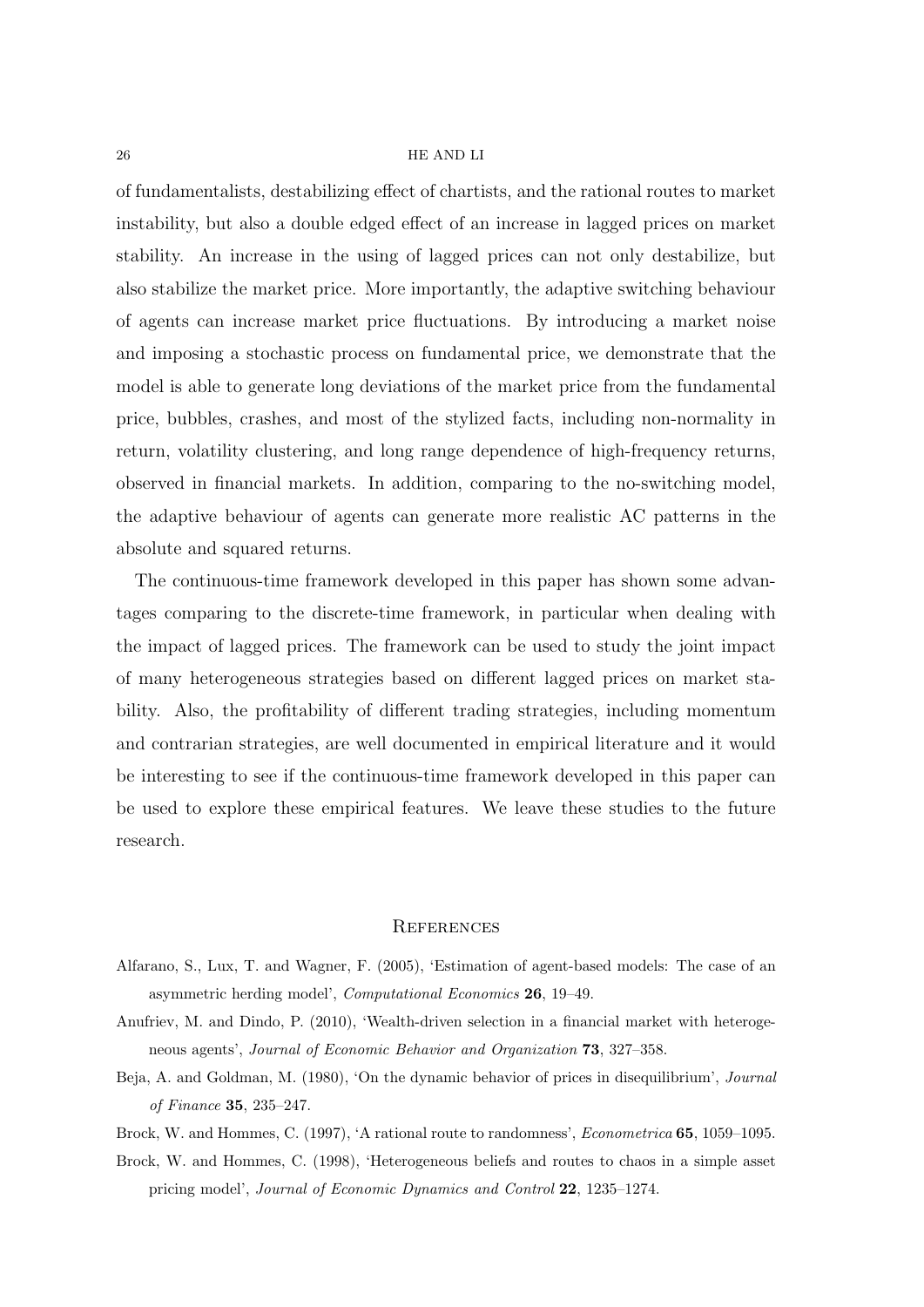- Chen, S.-H., Chang, C. and Du, Y. R. (2011), 'Agent-based economic models and econometrics', Knowledge Engineering Review, forthcoming.
- Chiarella, C. (1992), 'The dynamics of speculative behaviour', Annals of Operations Research 37, 101–123.
- Chiarella, C., Dieci, R. and Gardini, L. (2002), 'Speculative behaviour and complex asset price dynamics', Journal of Economic Behavior and Organization 49, 173–197.
- Chiarella, C., Dieci, R., and Gardini, L. (2005), 'The dynamic interaction of speculation and diversification', Applied Mathematical Finance 12, 17–52.
- Chiarella, C., Dieci, R. and He, X. (2009), Heterogeneity, Market Mechanisms and Asset Price Dynamics, Elsevier, pp. 277–344. in Handbook of Financial Markets: Dynamics and Evolution, Eds. Hens, T. and K.R. Schenk-Hoppe.
- Chiarella, C. and He, X. (2001), 'Asset price and wealth dynamics under heterogeneous expectations', Quantitative Finance 1, 509–526.
- Chiarella, C. and He, X. (2002), 'Heterogeneous beliefs, risk and learning in a simple asset pricing model', Computational Economics 19, 95–132.
- Chiarella, C. and He, X. (2003a), 'Dynamics of beliefs and learning under  $a_l$ -processes The heterogeneous case', Journal of Economic Dynamics and Control 27, 503-531.
- Chiarella, C. and He, X. (2003b), 'Heterogeneous beliefs, risk and learning in a simple asset pricing model with a market maker', Macroeconomic Dynamics 7, 503–536.
- Chiarella, C., He, X. and Hommes, C. (2006), 'A dynamic analysis of moving average rules', Journal of Economic Dynamics and Control 30, 1729–1753.
- Day, R. and Huang, W. (1990), 'Bulls, bears and market sheep', *Journal of Economic Behavior* and Organization 14, 299–329.
- Farmer, D. and Joshi, S. (2002), 'The price dynamics of common trading stratigies', Journal of Economic Behavior and Organization 49, 149–171.
- Gaunersdorfer, A. and Hommes, C. (2007), A Nonlinear Structural Model for Volatility Clustering, Springer, Berlin/Heidelberge, pp. 265–288. in Long Memory in Economics, Eds. Teyssiere, G. and A. Kirman.
- Goodwin, R. (1951), 'The nonlinear accelerator and the persistence of business cycles', *Economet*rica 19, 1–17.
- Gopalsamy, K. (1992), Stability and oscillations in delay differential equation of population dynamics, Kluwer Academic Publisher, London.
- Haldane, J. (1932), 'A contribution to the theory of price fluctuations', Review of Economic Studies 1, 186–195.
- Hale, J. (1997), Theory of Functional Differential Equations, Springer, New York.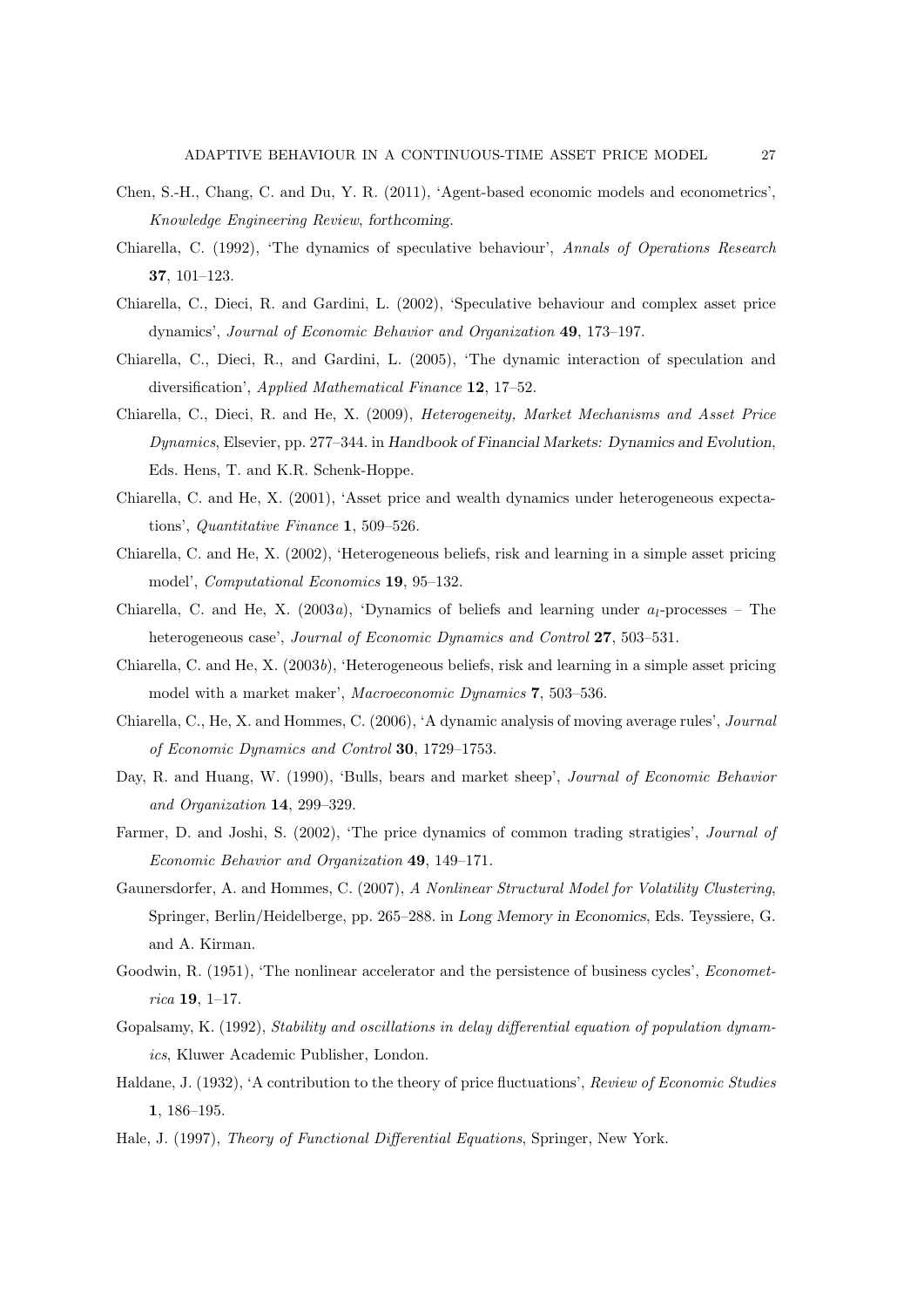- He, X., Li, K., Wei, J. and Zheng, M. (2009), 'Market stability switches in a continuous-time financial market with heterogeneous beliefs', Economic Modelling 26, 1432–1442.
- He, X. and Li, Y. (2007), 'Power law behaviour, heterogeneity, and trend chasing', Journal of Economic Dynamics and Control 31, 3396–3426.
- He, X. and Zheng, M. (2010), 'Dynamics of moving average rules in a continuous-time financial market model', Journal of Economic Behavior and Organization 76, 615–634.
- Hofbauer, J. and Sigmund, K. (1998), Evolutionary Games and Population Dynamics, Cambridge University Press.
- Hommes, C. (2006), Heterogeneous Agent Models in Economics and Finance, Vol. 2 of Handbook of Computational Economics, North-Holland, pp. 1109–1186. in Agent-based Computational Economics, Eds. Tesfatsion, L. and K.L. Judd.
- Hommes, C., Huang, H. and Wang, D. (2005), 'A robust rational route to randomness in a simple asset pricing model', Journal of Economic Dynamics and Control 29, 1043–1072.
- Howroyd, T. and Russell, A. (1984), 'Cournol oligopoly models with time delays', Journal of Mathematical Economics 13, 97–103.
- Kalecki, M. (1935), 'A macroeconomic theory of the business cycle', *Econometrica* 3, 327–344.
- Larson, A. (1964), 'The hog cycle as harmonic motion', Journal of Farm. Econ. 46, 375–386.
- LeBaron, B. (2006), Agent-based Computational Finance, Vol. 2 of Handbook of Computational Economics, North-Holland, pp. 1187–1233. in Agent-based Computational Economics, Eds. Tesfatsion, L. and K.L. Judd.
- Lux, T. (1995), 'Herd behaviour, bubbles and crashes', Economic Journal 105, 881–896.
- Lux, T. (2009), Stochastic Behavioural Asset Pricing and Stylized Facts, Elsevier, pp. 161–215. in Handbook of Financial Markets: Dynamics and Evolution, Eds. Hens, T. and K.R. Schenk-Hoppe.
- Mackey, M. (1989), 'Commodity price fluctuations: Price dependent delays and nonlinearities as explanatory factors', Journal of Economic Theory 48, 495–509.
- Matsumoto, A. and Szidarovszky, F. (2011), 'Delay differential neoclassical growth model', Journal of Economic Behavior and Organization 78, 272–289.
- Pesaran, M. and Timmermann, A. (1994), 'Forecasting stock returns, an examination of stock market trading in the presence of transaction costs', Journal of Forecasting 13, 335–367.
- Pesaran, M. and Timmermann, A. (1995), 'Predictability of stock returns: Robustness and economic significance', Journal of Finance 50, 1201–1228.
- Phillips, A. (1954), 'Stabilization policy in a closed economy', Economic Journal 64, 290–321.
- Phillips, A. (1957), 'Stabilization policy and time forms of lagged responsesin a closed economy', Economic Journal 67, 265–277.
- Westerhoff, F. (2004), 'Multiasset market dynamics', Macroeconomic Dynamics 8, 596–616.